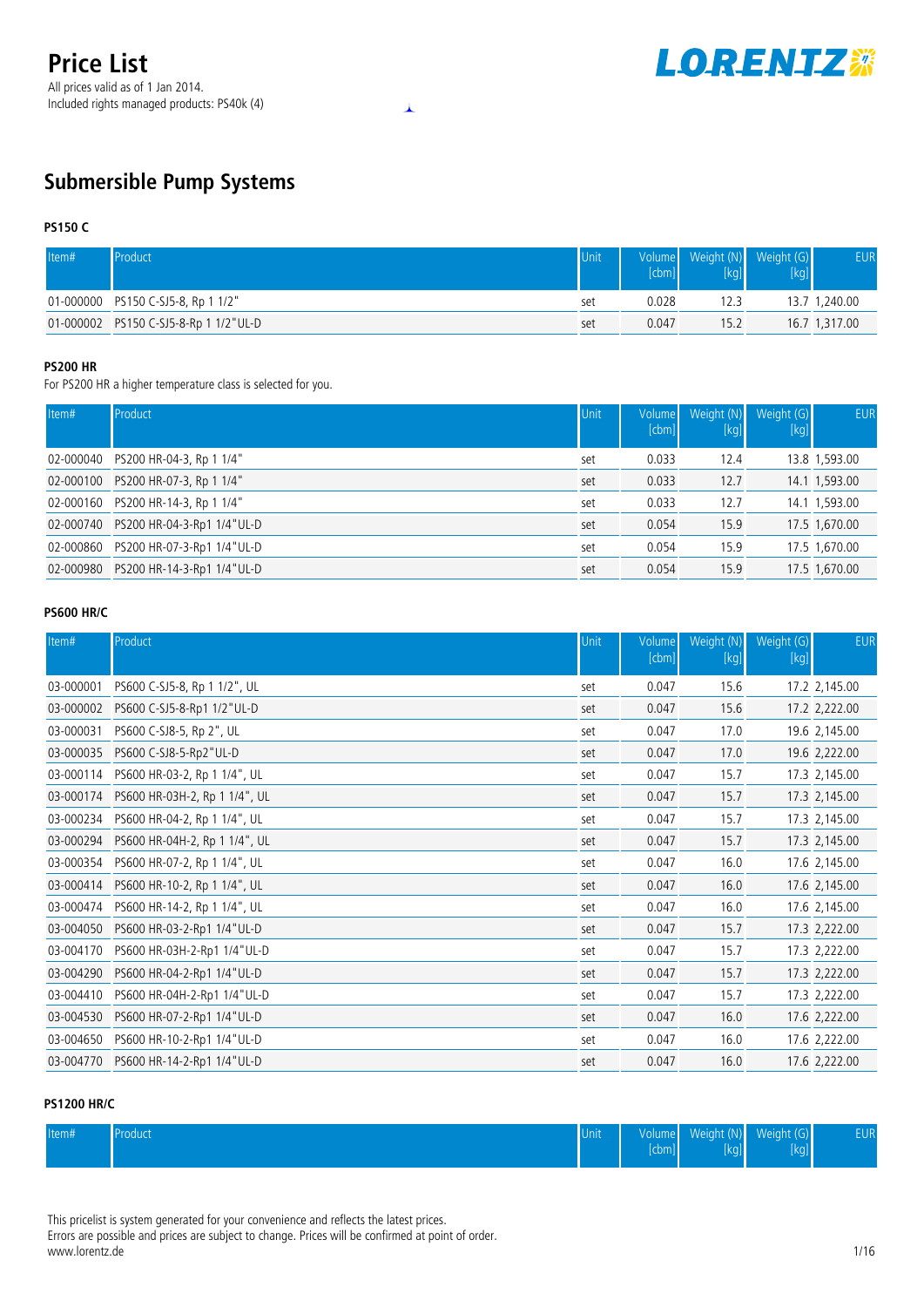

| 03-001381 | PS1200 C-SJ5-8, Rp 1 1/2", UL            | set | 0.047 | 15.6 | 17.2 2,145.00 |
|-----------|------------------------------------------|-----|-------|------|---------------|
| 03-001385 | PS1200 C-SJ5-8-Rp1 1/2"UL-D              | set | 0.047 | 15.6 | 17.2 2,222.00 |
| 03-001391 | PS1200 C-SJ8-5, Rp 2", UL                | set | 0.047 | 16.5 | 18.1 2,145.00 |
| 03-001395 | PS1200 C-SJ8-5-Rp2"UL-D                  | set | 0.047 | 16.5 | 18.1 2,222.00 |
| 03-001401 | PS1200 C-SJ12-3, Rp 2", UL               | set | 0.047 | 17.5 | 19.1 2,145.00 |
|           | 03-001405    PS1200    C-SJ12-3-Rp2"UL-D | set | 0.047 | 17.5 | 19.1 2,222.00 |
|           | 03-001524 PS1200 HR-03-2, Rp 1 1/4", UL  | set | 0.047 | 15.7 | 17.3 2,145.00 |
|           | 03-001584 PS1200 HR-03H-2, Rp 1 1/4", UL | set | 0.047 | 15.7 | 17.3 2,145.00 |
| 03-001644 | PS1200 HR-04-2, Rp 1 1/4", UL            | set | 0.047 | 15.7 | 17.3 2,145.00 |
|           | 03-001704 PS1200 HR-04H-2, Rp 1 1/4", UL | set | 0.047 | 15.7 | 17.3 2,145.00 |
| 03-001764 | PS1200 HR-07-2, Rp 1 1/4", UL            | set | 0.047 | 16.0 | 17.6 2,145.00 |
| 03-001824 | PS1200 HR-10-2, Rp 1 1/4", UL            | set | 0.047 | 16.0 | 17.6 2,145.00 |
| 03-001884 | PS1200 HR-14-2, Rp 1 1/4", UL            | set | 0.047 | 16.0 | 17.6 2,145.00 |
| 03-004890 | PS1200 HR-03-2-Rp1 1/4"UL-D              | set | 0.047 | 15.7 | 17.3 2,222.00 |
| 03-005010 | PS1200 HR-03H-2-Rp1 1/4"UL-D             | set | 0.047 | 15.7 | 17.3 2,222.00 |
|           | 03-005130 PS1200 HR-04-2-Rp1 1/4"UL-D    | set | 0.047 | 15.7 | 17.3 2,222.00 |
| 03-005250 | PS1200 HR-04H-2-Rp1 1/4"UL-D             | set | 0.047 | 15.7 | 17.3 2,222.00 |
|           | 03-005370 PS1200 HR-07-2-Rp1 1/4"UL-D    | set | 0.047 | 16.0 | 17.6 2,222.00 |
| 03-005490 | PS1200 HR-10-2-Rp1 1/4"UL-D              | set | 0.047 | 16.0 | 17.6 2,222.00 |
|           | 03-005550 PS1200 HR-14-2-Rp1 1/4"UL-D    | set | 0.047 | 16.0 | 17.6 2,222.00 |
|           |                                          |     |       |      |               |

#### **PS1800 HR/C**

| Item#     | Product                                      | Unit | Volume<br>[cbm] | Weight (N)<br>$[kg]$ | Weight (G)<br>[kg] | <b>EUR</b>    |
|-----------|----------------------------------------------|------|-----------------|----------------------|--------------------|---------------|
| 03-002791 | PS1800 C-SJ1-25, Rp 1 1/4", UL               | set  | 0.047           | 20.5                 |                    | 22.0 2,145.00 |
|           | 03-002795    PS1800    C-SJ1-25-Rp1 1/4"UL-D | set  | 0.047           | 20.5                 |                    | 22.0 2,222.00 |
| 03-002801 | PS1800 C-SJ3-18, Rp 1 1/4", UL               | set  | 0.047           | 18.5                 |                    | 20.0 2,145.00 |
| 03-002805 | PS1800 C-SJ3-18-Rp1 1/4"UL-D                 | set  | 0.047           | 18.5                 |                    | 20.0 2,222.00 |
| 03-002821 | PS1800 C-SJ5-12, Rp 1 1/2", UL               | set  | 0.047           | 17.0                 |                    | 19.6 2,145.00 |
| 03-002825 | PS1800 C-SJ5-12-Rp1 1/2"UL-D                 | set  | 0.047           | 17.0                 |                    | 19.6 2,222.00 |
| 03-002841 | PS1800 C-SJ8-7, Rp 2", UL                    | set  | 0.047           | 17.0                 |                    | 19.6 2,145.00 |
| 03-002845 | PS1800 C-SJ8-7-Rp2"UL-D                      | set  | 0.047           | 17.0                 |                    | 19.6 2,222.00 |
| 03-002851 | PS1800 C-SJ12-4, Rp 2", UL                   | set  | 0.047           | 17.5                 |                    | 19.1 2,145.00 |
|           | 03-002855    PS1800    C-SJ12-4-Rp2"UL-D     | set  | 0.047           | 17.5                 |                    | 19.1 2,222.00 |
| 03-002861 | PS1800 C-SJ17-2, Rp 2 1/2", UL               | set  | 0.047           | 20.0                 |                    | 21.5 2,145.00 |
| 03-002865 | PS1800 C-SJ17-2-Rp2 1/2"UL-D                 | set  | 0.047           | 20.0                 |                    | 21.5 2,222.00 |
| 03-002871 | PS1800 C-SJ30-1, Rp 3", UL                   | set  | 0.047           | 19.0                 |                    | 20.5 2,145.00 |
| 03-002875 | PS1800 C-SJ30-1-Rp 3"UL-D                    | set  | 0.047           | 19.0                 |                    | 20.5 2,222.00 |
| 03-002881 | PS1800 C-SJ42-1, Rp 3", UL                   | set  | 0.047           | 19.4                 |                    | 21.0 2,769.00 |
| 03-002885 | PS1800 C-SJ42-1-Rp3"UL-D                     | set  | 0.047           | 19.4                 |                    | 21.0 2,846.00 |
| 03-003124 | PS1800 HR-05HL-2, Rp 1 1/4", UL              | set  | 0.047           | 17.0                 |                    | 18.6 2,230.00 |
|           | 03-003184 PS1800 HR-07H-2, Rp 1 1/4", UL     | set  | 0.047           | 16.0                 |                    | 17.6 2,145.00 |
|           | 03-003244 PS1800 HR-23-2, Rp 1 1/4", UL      | set  | 0.047           | 16.0                 |                    | 17.6 2,145.00 |
|           | 03-003664 PS1800 HR-14H-2, Rp 1 1/4", UL     | set  | 0.047           | 16.0                 |                    | 17.6 2,145.00 |
|           | 03-005640 PS1800 HR-05HL-X-Rp1 1/4"UL-D      | set  | 0.047           | 17.0                 |                    | 19.8 2,307.00 |

This pricelist is system generated for your convenience and reflects the latest prices.

Errors are possible and prices are subject to change. Prices will be confirmed at point of order. www.lorentz.de 2/16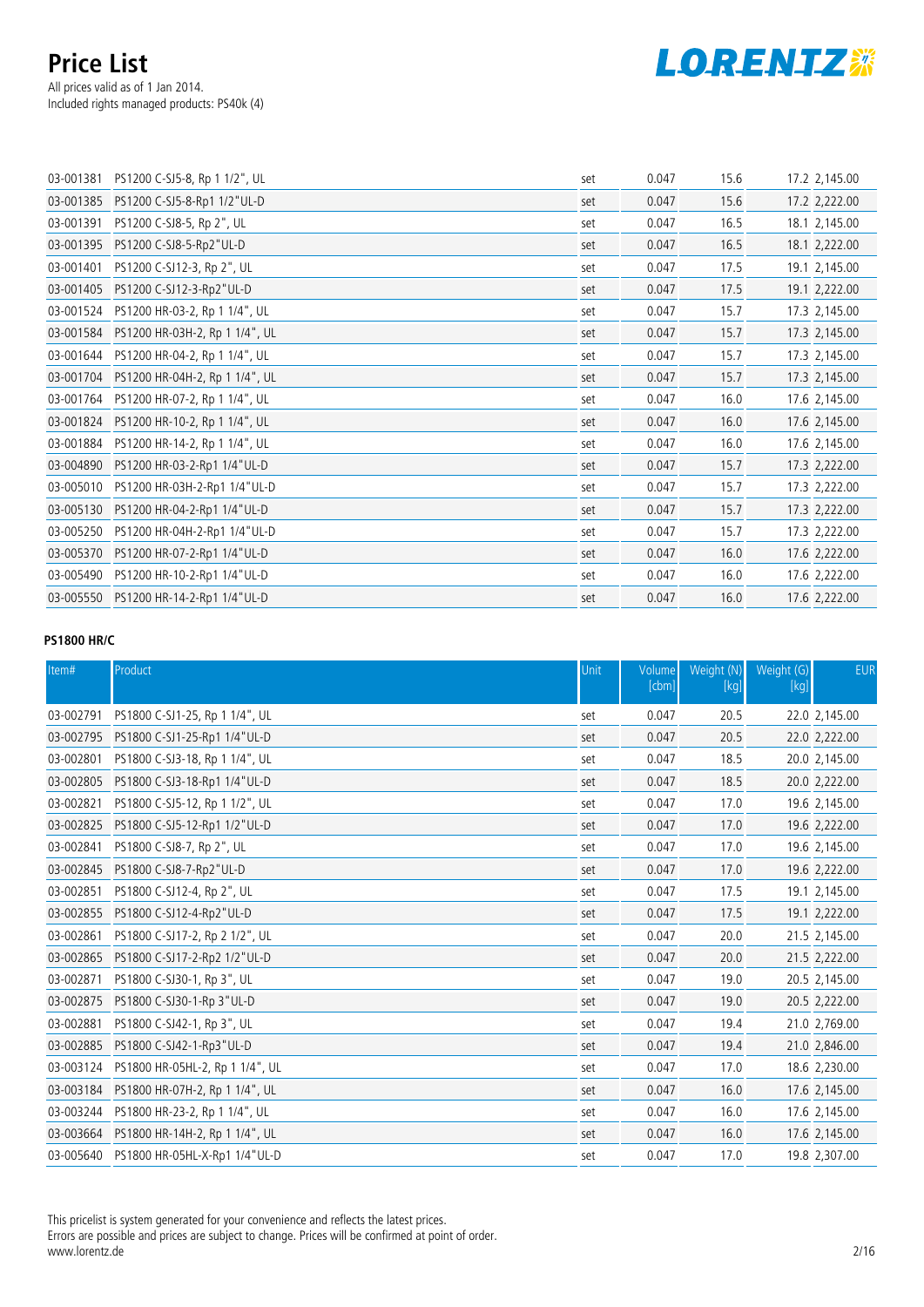All prices valid as of 1 Jan 2014. Included rights managed products: PS40k (4)



| 03-005650 PS1800 HR-05HL-0-Rp1 1/4"UL-D | set | 0.047 | 17.0 | 19.8 2,307.00 |
|-----------------------------------------|-----|-------|------|---------------|
| 03-005660 PS1800 HR-05HL-1-Rp1 1/4"UL-D | set | 0.047 | 17.0 | 18.6 2,307.00 |
| 03-005670 PS1800 HR-05HL-2-Rp1 1/4"UL-D | set | 0.047 | 17.0 | 18.6 2,307.00 |
| 03-005680 PS1800 HR-05HL-3-Rp1 1/4"UL-D | set | 0.047 | 17.0 | 18.6 2,307.00 |
| 03-005690 PS1800 HR-05HL-4-Rp1 1/4"UL-D | set | 0.047 | 17.0 | 18.6 2,307.00 |
| 03-005790 PS1800 HR-07H-2-Rp1 1/4"UL-D  | set | 0.047 | 16.0 | 17.6 2,222.00 |
| 03-005910 PS1800 HR-14H-2-Rp1 1/4"UL-D  | set | 0.047 | 16.0 | 17.6 2,222.00 |
| 03-006030 PS1800 HR-23-2-Rp1 1/4"UL-D   | set | 0.047 | 16.0 | 17.6 2,222.00 |

### **PS4000 HR/C**

| Item#     | Product                          | Unit | Volume<br>[cbm] | Weight (N)<br>$[kg]$ | Weight (G)<br>[kg] | <b>EUR</b>    |
|-----------|----------------------------------|------|-----------------|----------------------|--------------------|---------------|
| 04-000001 | PS4000 C-SJ3-32, Rp 1 1/4", UL   | set  | 0.090           | 25.8                 |                    | 31.5 4,390.00 |
| 04-000002 | PS4000 C-SJ3-32-Rp1 1/4"UL-D     | set  | 0.090           | 25.8                 |                    | 31.5 4,467.00 |
| 04-000011 | PS4000 C-SJ5-25, Rp 1 1/2", UL   | set  | 0.090           | 24.0                 |                    | 30.5 4,390.00 |
| 04-000015 | PS4000 C-SJ5-25-Rp1 1/2"UL-D     | set  | 0.090           | 24.0                 |                    | 30.5 4,467.00 |
| 04-000021 | PS4000 C-SJ8-15, Rp 2", UL       | set  | 0.090           | 26.2                 |                    | 32.5 4,390.00 |
| 04-000025 | PS4000 C-SJ8-15-Rp2"UL-D         | set  | 0.090           | 26.2                 |                    | 32.5 4,467.00 |
| 04-000031 | PS4000 C-SJ17-4, Rp 2 1/2", UL   | set  | 0.090           | 25.3                 |                    | 31.0 4,390.00 |
| 04-000035 | PS4000 C-SJ17-4-Rp2 1/2"UL-D     | set  | 0.090           | 25.3                 |                    | 31.0 4,467.00 |
| 04-000041 | PS4000 C-SJ30-2, Rp 3", UL       | set  | 0.090           | 23.8                 |                    | 29.5 4,390.00 |
| 04-000045 | PS4000 C-SJ30-2-Rp3"UL-D         | set  | 0.090           | 23.8                 |                    | 29.5 4,467.00 |
| 04-000061 | PS4000 C-SJ42-2, Rp 3", UL       | set  | 0.090           | 26.2                 |                    | 30.5 4,390.00 |
| 04-000065 | PS4000 C-SJ42-2-Rp3"UL-D         | set  | 0.090           | 26.2                 |                    | 30.5 4,467.00 |
| 04-000071 | PS4000 C-SJ60-1, Rp 4", UL       | set  | 0.090           | 23.2                 |                    | 29.0 4,390.00 |
| 04-000075 | PS4000 C-SJ60-1-Rp4"UL-D         | set  | 0.090           | 23.2                 |                    | 29.0 4,467.00 |
| 04-000081 | PS4000 C-SJ60-2-2, Rp 4", UL     | set  | 0.090           | 25.2                 |                    | 31.0 4,390.00 |
| 04-000085 | PS4000 C-SJ60-2-2-Rp4"UL-D       | set  | 0.090           | 25.2                 |                    | 31.0 4,467.00 |
| 04-000324 | PS4000 HR-05HHL-2, Rp 1 1/4", UL | set  | 0.073           | 22.4                 |                    | 24.4 4,500.00 |
| 04-000384 | PS4000 HR-14HL-2, Rp 1 1/4", UL  | set  | 0.074           | 21.3                 |                    | 23.3 4,500.00 |
| 04-000660 | PS4000 HR-05HHL-2-Rp-1 1/4"UL-D  | set  | 0.073           | 22.4                 |                    | 24.4 4,577.00 |
|           |                                  | set  | 0.074           | 21.3                 |                    | 23.3 4,577.00 |

### **PSk C**

| Item#     | Product                               | Unit | <b>Volume</b><br>[cbm] | Weight (N)<br>$[kg]$ | Weight (G)<br>$[kg]$ | <b>EUR</b>      |
|-----------|---------------------------------------|------|------------------------|----------------------|----------------------|-----------------|
| 05-004011 | PS9K2 C-SJ8-44, 6", Rp 2"             | set  | 0.155                  | 74.0                 |                      | 92.7 8,320.00   |
|           | 05-004020 PS9K2 C-SJ17-11, Rp 2 1/2"  | set  | 0.180                  | 89.9                 |                      | 110.2 8,320.00  |
|           | 05-004030 PS9K2 C-SJ30-7, Rp 3"       | set  | 0.185                  | 85.1                 |                      | 106.6 8,320.00  |
|           | 05-004040 PS9K2 C-SJ42-4, Rp 3"       | set  | 0.171                  | 80.0                 |                      | 103.1 8,320.00  |
|           | 05-004050 PS9K2 C-SJ75-1, Rp 5"       | set  | 0.142                  | 90.0                 |                      | 102.5 8,320.00  |
|           | 05-004060 PS9K2 C-SJ95-1, Rp 5"       | set  | 0.142                  | 90.0                 |                      | 102.5 8,320.00  |
|           | 05-004140 PS15K2 C-SJ17-18, Rp 2 1/2" | set  | 0.213                  | 108.5                |                      | 132.2 10,310.00 |
|           | 05-004150 PS15K2 C-SJ30-12, Rp 3"     | set  | 0.220                  | 108.6                |                      | 132.5 10,310.00 |

This pricelist is system generated for your convenience and reflects the latest prices. Errors are possible and prices are subject to change. Prices will be confirmed at point of order. www.lorentz.de 3/16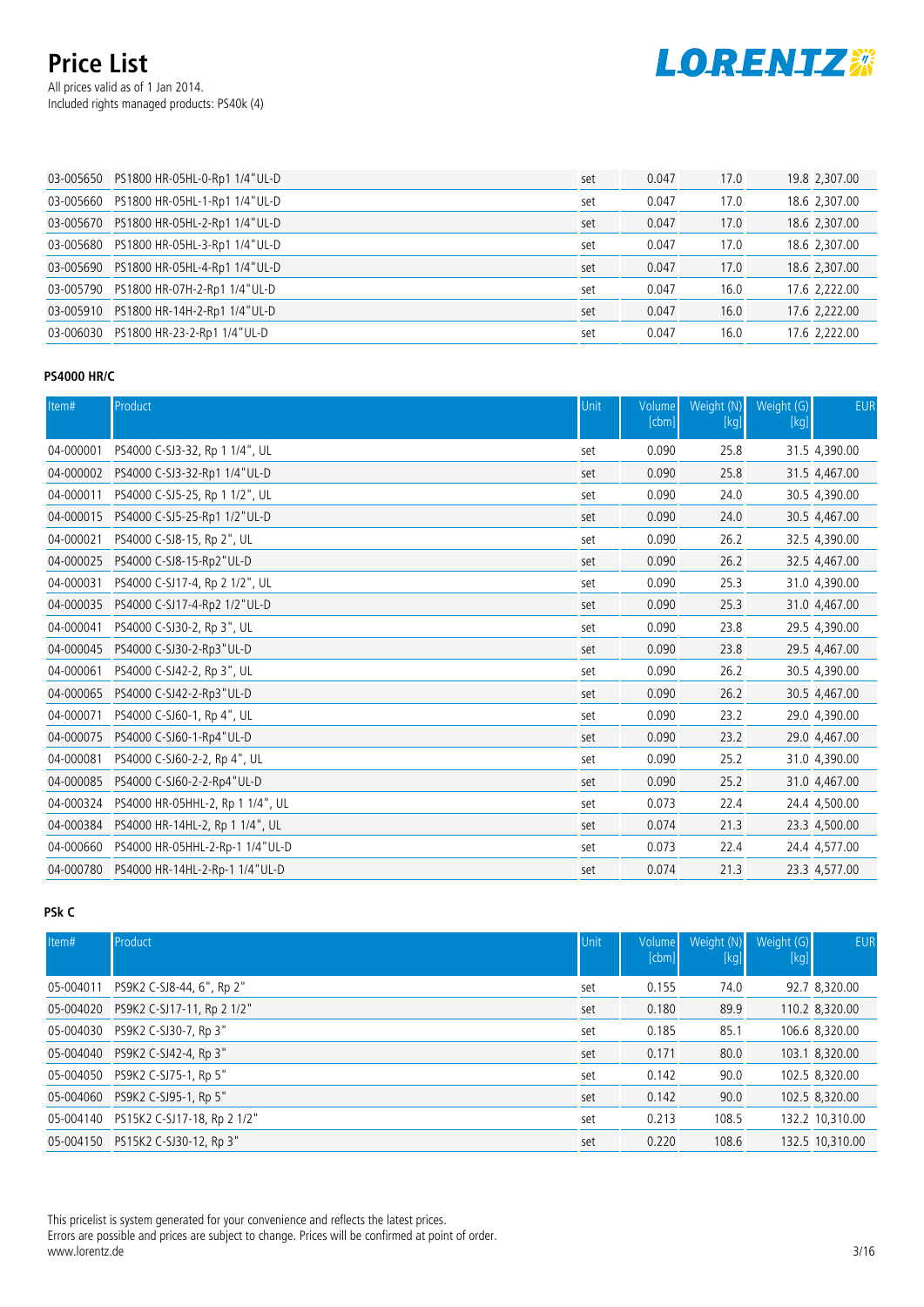## **Price List** All prices valid as of 1 Jan 2014. Included rights managed products: PS40k (4)



| 05-004160 PS15K2 C-SJ42-6, Rp 3"               | set | 0.198 | 99.1  | 120.3 10,310.00 |
|------------------------------------------------|-----|-------|-------|-----------------|
| 05-004170 PS15K2 C-SJ75-3, Rp 5"               | set | 0.182 | 112.1 | 136.3 10,310.00 |
| 05-004180 PS15K2 C-SJ95-2, Rp 5"               | set | 0.191 | 106.1 | 127.3 10,310.00 |
| 05-004182 PS15K2 C-SJ150-1, Rp 6"              | set | 0.182 | 116.1 | 134.3 10,310.00 |
| 05-004240 PS21K2 C-SJ30-16, Rp 3"              | set | 0.242 | 117.1 | 145.1 11,540.00 |
| 05-004250 PS21K2 C-SJ42-10, Rp 3"              | set | 0.209 | 111.1 | 139.1 11,540.00 |
| 05-004260 PS21K2 C-SJ75-4, Rp 5"               | set | 0.186 | 122.1 | 146.3 11,540.00 |
| 05-004262 PS21K2 C-SJ120-2-1, Rp 6"            | set | 0.195 | 128.1 | 150.1 11,540.00 |
| 05-004310 PS25K2 C-SJ30-22, Rp 3"              | set | 0.267 | 136.0 | 165.0 13,460.00 |
| 05-004330 PS25K2 C-SJ42-12, Rp 3"              | set | 0.234 | 123.0 | 153.0 13,460.00 |
| 05-004350 PS25K2 C-SJ95-4, Rp 5"               | set | 0.214 | 126.0 | 150.0 13,460.00 |
| 05-004370 PS25K2 C-SJ150-2-2, Rp 6"            | set | 0.281 | 124.0 | 150.0 13,460.00 |
| 05-007400 PS40K2 C-SJ60-18, Rp 4" [PS40k (4)]  | set | 0.323 | 156.0 | 184.0 16,000.00 |
| 05-007410 PS40K2 C-SJ60-18, NPT 4" [PS40k (4)] | set | 0.271 | 156.0 | 184.0 16.000.00 |

# **Surface Pump Systems**

#### **PS150-B**

| Item#     | Product                         | Unit | <b>Volume</b><br>[cbm] | Weight (N)<br>[kg] | Weight (G)<br>$[kg]$ | <b>EUR</b>    |
|-----------|---------------------------------|------|------------------------|--------------------|----------------------|---------------|
| 06-000060 | PS150 BOOST-60, UL              | set  | 0.030                  | 12.2               |                      | 14.5 1,078.00 |
| 06-000065 | PS150 BOOST-60, UL-D            | set  | 0.030                  | 12.2               |                      | 14.5 1,154.00 |
| 06-000070 | PS150 BOOST-125, UL             | set  | 0.030                  | 12.2               |                      | 14.5 1,078.00 |
|           | 06-000075 PS150 BOOST-125, UL-D | set  | 0.030                  | 12.2               |                      | 14.5 1,154.00 |
| 06-000080 | PS150 BOOST-240, UL             | set  | 0.030                  | 12.2               |                      | 14.5 1,155.00 |
|           | 06-000085 PS150 BOOST-240, UL-D | set  | 0.030                  | 12.2               |                      | 14.5 1,232.00 |
| 06-000090 | PS150 BOOST-330, UL             | set  | 0.030                  | 12.2               |                      | 14.5 1,155.00 |
|           | 06-000095 PS150 BOOST-330, UL-D | set  | 0.030                  | 12.2               |                      | 14.5 1,232.00 |

#### **PS600 Pool CS**

| Item# | Product                                    | <b>Unit</b> | [cbm] | Volume Weight (N)<br>[kg] | Weight (G)<br>[kg] | <b>EUR</b>    |
|-------|--------------------------------------------|-------------|-------|---------------------------|--------------------|---------------|
|       | 06-000180 PS600 Pool CS-17-1, 20 63mm, UL  | set         | 0.105 | 13.2                      |                    | 15.0 1,500.00 |
|       | 06-000185 PS600 Pool CS-17-1-2 63mm-UL-D   | set         | 0.105 | 13.2                      |                    | 15.0 1,577.00 |
|       | 06-000190 PS600 Pool CS-17-1, 2", UL       | set         | 0.105 | 13.2                      |                    | 15.0 1,500.00 |
|       | 06-000195    PS600    Pool CS-17-1-2"-UL-D | set         | 0.105 | 13.2                      |                    | 15.0 1,577.00 |

### **PS1800 Pool CS**

| Item# | Product                                   | Unit | [cbm] | Volume Weight (N)<br>[kq] | Weight (G)<br>[kg] | <b>EUR</b>    |
|-------|-------------------------------------------|------|-------|---------------------------|--------------------|---------------|
|       | 06-000220 PS1800 Pool CS-37-1, 290mm, UL  | set  | 0.155 | 25.0                      |                    | 27.3 2,465.00 |
|       | 06-000225 PS1800 Pool CS-37-1-2 90mm-UL-D | set  | 0.155 | 25.0                      |                    | 27.3 2,542.00 |
|       | 06-000230 PS1800 Pool CS-37-1, 3", UL     | set  | 0.155 | 25.0                      |                    | 27.3 2,465.00 |
|       | 06-000235 PS1800 Pool CS-37-1-3"-UL-D     | set  | 0.155 | 25.0                      |                    | 27.3 2,542.00 |

This pricelist is system generated for your convenience and reflects the latest prices. Errors are possible and prices are subject to change. Prices will be confirmed at point of order. www.lorentz.de 4/16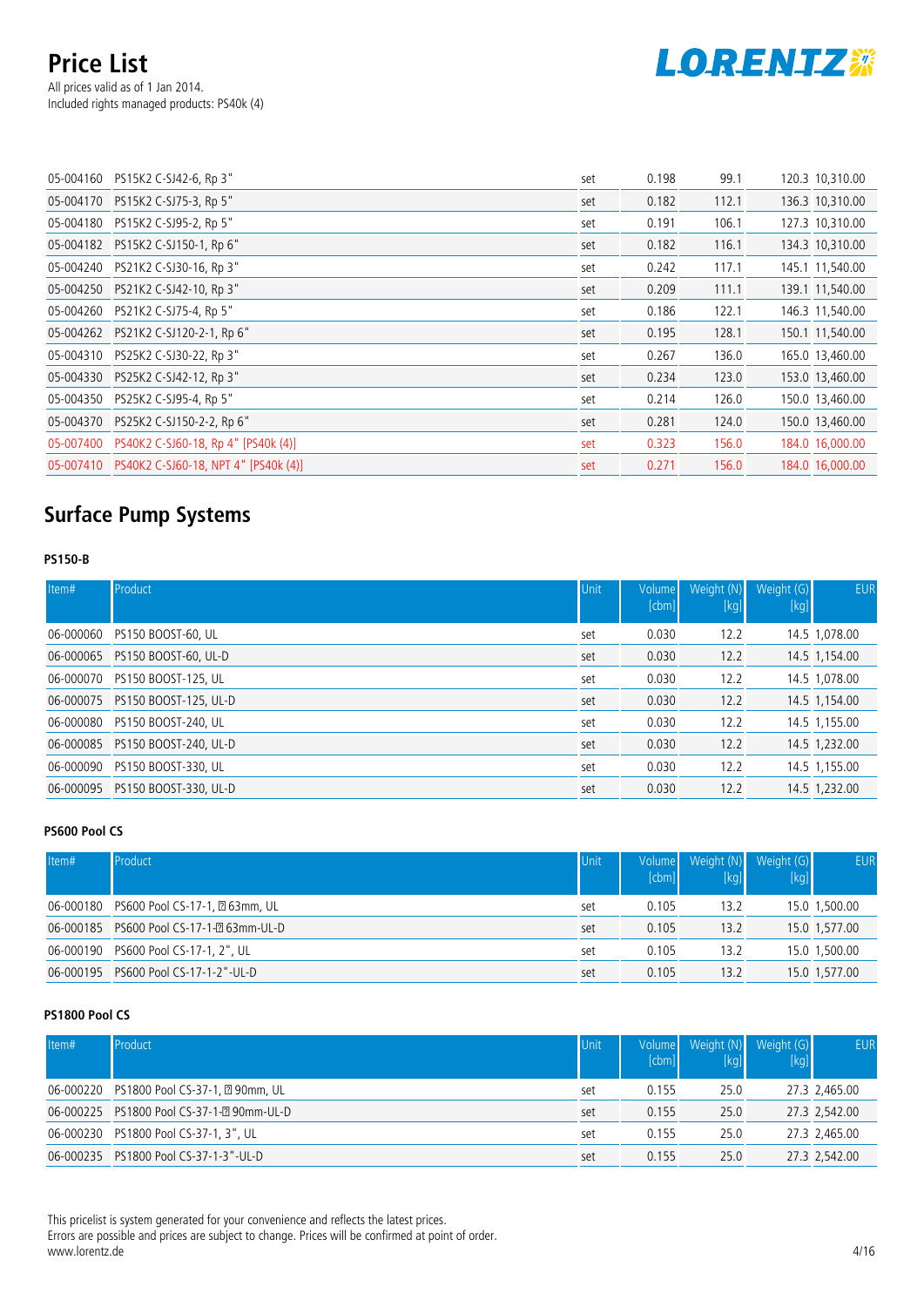All prices valid as of 1 Jan 2014. Included rights managed products: PS40k (4)



### **PS600 CS-F**

| Item# | Product                           | Unit | Volume<br>[cbm] | Weight (N)<br>[kg] | Weight (G)<br>[kg] | <b>EUR</b>    |
|-------|-----------------------------------|------|-----------------|--------------------|--------------------|---------------|
|       | 06-000300 PS600 CS-F3-7, 1 1/4"   | set  | 0.100           | 26.7               |                    | 29.9 2,145.00 |
|       | 06-000310 PS600 CS-F3-7, 1 1/4"-D | set  | 0.100           | 26.7               |                    | 29.9 2,222.00 |
|       | 06-000320 PS600 CS-F4-3, 1 1/4"   | set  | 0.094           | 25.4               |                    | 29.1 2,145.00 |
|       | 06-000330 PS600 CS-F4-3, 1 1/4"-D | set  | 0.094           | 25.4               |                    | 29.1 2,222.00 |

### **PS1800 CS-F**

| Item# | Product                            | Unit | Volume<br>[cbm] | Weight (N) Weight (G) | [kg] | <b>EUR</b>    |
|-------|------------------------------------|------|-----------------|-----------------------|------|---------------|
|       | 06-000340 PS1800 CS-F4-6, 1 1/4"   | set  | 0.105           | 30.9                  |      | 32.4 2,145.00 |
|       | 06-000350 PS1800 CS-F4-6, 1 1/4"-D | set  | 0.105           | 30.9                  |      | 32.4 2,222.00 |
|       | 06-000380 PS1800 CS-F12-2, 2"      | set  | 0.102           | 38.9                  |      | 40.1 2,145.00 |
|       | 06-000390 PS1800 CS-F12-2, 2"-D    | set  | 0.102           | 38.9                  |      | 40.1 2,222.00 |

### **PS4000 CS-F**

| Item#     | Product                              | <b>Unit</b> | Volume<br>[cbm] | [kg] | Weight (N) Weight (G)<br>$[kg]$ | <b>EUR</b>    |
|-----------|--------------------------------------|-------------|-----------------|------|---------------------------------|---------------|
| 06-000400 | PS4000 CS-F8-8, 2"                   | set         | 0.185           | 50.6 |                                 | 67.2 4,390.00 |
| 06-000410 | PS4000 CS-F8-8, 2"-D                 | set         | 0.185           | 50.6 |                                 | 67.2 4,467.00 |
| 06-000420 | PS4000 CS-F16-3, 2"                  | set         | 0.241           | 48.6 |                                 | 70.2 4,390.00 |
|           | 06-000430    PS4000 CS-F16-3, 2"-D   | set         | 0.241           | 48.6 |                                 | 70.2 4,467.00 |
|           | 06-000460 PS4000 CS-F32-20-2, 2.5"   | set         | 0.248           | 69.6 |                                 | 91.7 5,155.00 |
|           | 06-000470 PS4000 CS-F32-20-2, 2.5"-D | set         | 0.248           | 69.6 |                                 | 91.7 5,232.00 |
| 06-000480 | PS4000 CS-F42-10-1, 3"               | set         | 0.221           | 78.6 |                                 | 98.2 5,310.00 |
|           | 06-000490 PS4000 CS-F42-10-1, 3"-D   | set         | 0.221           | 78.6 |                                 | 98.2 5,387.00 |

#### **PSk CS-F/G**

| Item#     | Product                           | Unit | Volume<br>[cbm] | Weight (N)<br>$[kg] % \begin{center} % \includegraphics[width=\textwidth]{images/TransY.pdf} \end{center} % \vspace*{-1em} \caption{The figure shows the results of the estimators in the image.} \label{fig:class} %$ | Weight (G)<br>$[kg]$ | <b>EUR</b>      |
|-----------|-----------------------------------|------|-----------------|------------------------------------------------------------------------------------------------------------------------------------------------------------------------------------------------------------------------|----------------------|-----------------|
| 05-005000 | PS7K2 CS-F20-5, 2"                | set  | 0.250           | 96.0                                                                                                                                                                                                                   |                      | 111.5 6,000.00  |
|           | 05-005010 PS7K2 CS-F12-9, 2"      | set  | 0.249           | 97.0                                                                                                                                                                                                                   |                      | 114.0 5,620.00  |
|           | 05-005020 PS7K2 CS-G100-17/2, 4"  | set  | 0.308           | 119.0                                                                                                                                                                                                                  |                      | 141.0 5,080.00  |
| 05-005030 | PS9K2 CS-G100-22/2, 4"            | set  | 0.307           | 126.0                                                                                                                                                                                                                  |                      | 149.0 6,620.00  |
|           | 05-005040 PS9K2 CS-F42-20, 3"     | set  | 0.296           | 131.5                                                                                                                                                                                                                  |                      | 149.0 8,620.00  |
|           | 05-005050 PS9K2 CS-F20-7, 2"      | set  | 0.243           | 106.0                                                                                                                                                                                                                  |                      | 121.5 7,930.00  |
| 05-005060 | PS15K2 CS-G150-12.5/4, 6"         | set  | 0.657           | 297.0                                                                                                                                                                                                                  |                      | 327.0 10,230.00 |
|           | 05-005070 PS15K2 CS-G100-27/2, 4" | set  | 0.426           | 200.0                                                                                                                                                                                                                  |                      | 229.0 9,000.00  |
| 05-005080 | PS15K2 CS-F65-20, 4"              | set  | 0.505           | 205.0                                                                                                                                                                                                                  |                      | 245.0 11,690.00 |
| 05-005090 | PS15K2 CS-F32-60-2, 3"            | set  | 0.553           | 201.0                                                                                                                                                                                                                  |                      | 242.0 10,690.00 |
| 05-005100 | PS21K2 CS-F42-40, 3"              | set  | 0.558           | 220.0                                                                                                                                                                                                                  |                      | 259.0 13,690.00 |
|           | 05-005110 PS21K2 CS-F85-20, 4"    | set  | 0.514           | 214.0                                                                                                                                                                                                                  |                      | 253.0 13,770.00 |
|           | 05-005120 PS21K2 CS-G80-38/2, 3"  | set  | 0.406           | 218.0                                                                                                                                                                                                                  |                      | 246.0 9,620.00  |

This pricelist is system generated for your convenience and reflects the latest prices.

Errors are possible and prices are subject to change. Prices will be confirmed at point of order. www.lorentz.de 5/16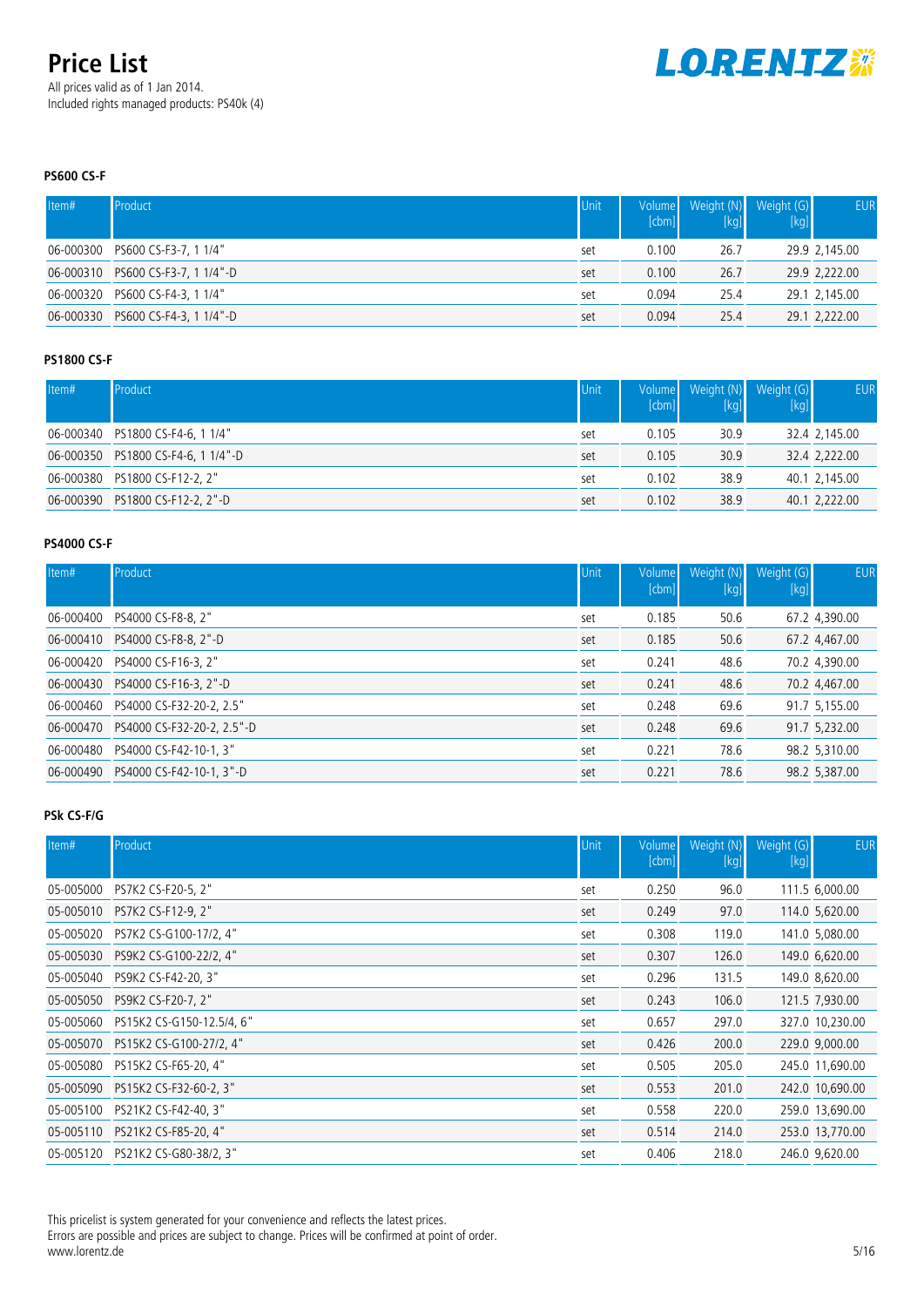All prices valid as of 1 Jan 2014. Included rights managed products: PS40k (4)



| 05-005130 PS21K2 CS-G150-17/4, 6"             | set | 0.657 | 303.0 | 340.0 10,850.00 |
|-----------------------------------------------|-----|-------|-------|-----------------|
| 05-005140 PS25K2 CS-G100-40/2, 4"             | set | 0.449 | 248.0 | 275.0 10,540.00 |
| 05-005160 PS25K2 CS-G200-15/4, 8"             | set | .253  | 439.0 | 523.0 14,150.00 |
| 05-007420 PS40K2 CS-G125-40/4, 5" [PS40k (4)] | set | 0.818 | 459.0 | 540.0 14,850.00 |
| 05-007430 PS40K2 CS-G200-24/4, 8" [PS40k (4)] | set | 1.568 | 435.0 | 516.0 17,540.00 |
| 05-007440 PS40K2 CS-F85-40, 4" [PS40k (4)]    | set | .708  | 329.0 | 379.0 18,230.00 |

# **Components of Pump Systems**

### **PS and PSk Controllers without DataModule**

| Item#     | Product                                 | Unit | Volume<br>[cbm] | Weight (N)<br>[kg] | Weight (G)<br>[kg] | <b>EUR</b>    |
|-----------|-----------------------------------------|------|-----------------|--------------------|--------------------|---------------|
| 07-000000 | PS150 Controller-0.3kVA                 | pc.  | 0.014           | 1.3                |                    | 1.8 278.00    |
| 07-000020 | PS150 Controller-0.3kVA-plug W          | pc.  | 0.014           | 2.8                |                    | 3.0 400.00    |
| 07-000080 | PS150 Controller-Boost-0.3kVA           | pc.  | 0.014           | 1.3                |                    | 1.8 278.00    |
| 07-000110 | PS150 Controller-Boost-0.3kVA-plug W    | pc.  | 0.014           | 2.8                |                    | 3.0 400.00    |
| 07-000130 | PS200 Controller-0.3kVA                 | pc.  | 0.014           | 1.4                |                    | 1.9 278.00    |
| 07-000150 | PS200 Controller-0.3kVA-plug W          | pc.  | 0.014           | 2.8                |                    | 3.5 400.00    |
| 07-000160 | PS200 Controller-0.3kVA-UL-plug W       | pc.  | 0.027           | 5.8                |                    | 6.5 400.00    |
| 07-000210 | PS600 Controller-0.7kVA-UL              | pc.  | 0.027           | 3.9                |                    | 5.4 715.00    |
| 07-000230 | PS600 Controller-0.7kVA-UL-plug W       | pc.  | 0.027           | 4.5                |                    | 6.0 845.00    |
| 07-000250 | PS600 Pool Controller-0.7kVA-UL         | pc.  | 0.027           | 3.9                |                    | 5.4 715.00    |
| 07-000260 | PS600 Pool Controller-0.7kVA-UL-plug W  | pc.  | 0.027           | 3.9                |                    | 6.0 845.00    |
| 07-000280 | PS1200 Controller-1.2kVA-UL             | pc.  | 0.027           | 4.1                |                    | 4.7 715.00    |
| 07-000300 | PS1200 Controller-1.2kVA-UL-plug W      | pc.  | 0.027           | 4.5                |                    | 5.3 845.00    |
| 07-000330 | PS1800 Controller-1.8kVA-UL             | pc.  | 0.027           | 4.1                |                    | 4.8 715.00    |
| 07-000350 | PS1800 Controller-1.8kVA-UL-plug W      | pc.  | 0.027           | 4.5                |                    | 5.3 845.00    |
| 07-000370 | PS1800 Pool Controller-1.8kVA-UL        | pc.  | 0.027           | 4.1                |                    | 4.8 715.00    |
| 07-000380 | PS1800 Pool Controller-1.8kVA-UL-plug W | pc.  | 0.027           | 4.1                |                    | 4.8 845.00    |
| 07-000400 | PS4000 Controller-4.0kVA-UL             | pc.  | 0.040           | 6.1                |                    | 7.2 1,500.00  |
| 07-000420 | PS4000 Controller-4.0kVA-UL-plug W      | pc.  | 0.040           | 6.5                |                    | 7.5 1,615.00  |
| 09-000000 | PS9k Controller-7.5kVA                  | pc.  | 0.040           | 8.0                |                    | 10.0 4,620.00 |
| 09-000010 | PS15k Controller-11kVA                  | pc.  | 0.040           | 8.0                |                    | 11.1 6,150.00 |
| 09-000020 | PS21k Controller-15kVA                  | pc.  | 0.040           | 8.0                |                    | 11.1 6,540.00 |
| 09-000030 | PS25k Controller-18.5kVA                | pc.  | 0.040           | 10.0               |                    | 12.0 7,310.00 |
| 09-000050 | PS7k Controller-5.5kVA                  | pc.  | 0.040           | 8.0                |                    | 10.0 3,080.00 |

#### **PS and PSk Controllers with DataModule**

| Item# | Product                                             | Unit | [cbm] | Volume Weight (N)<br>[kg | Weight $(G)$<br>[kq] | <b>EUR</b> |
|-------|-----------------------------------------------------|------|-------|--------------------------|----------------------|------------|
|       | 07-000015 PS150 Controller-0.3kVA-UL-D              | pc.  | 0.027 | 4.2                      |                      | 4.8 355.00 |
|       | 07-000035 PS150 Controller-0.3kVA-UL-D-plug W       | pc.  | 0.027 | 5.8                      |                      | 6.0 477.00 |
|       | 07-000095 PS150 Controller-Boost-0.3kVA-UL-D        | pc.  | 0.027 | 4.2                      |                      | 4.8 355.00 |
|       | 07-000105 PS150 Controller-Boost-0.3kVA-UL-D-plug W | pc.  | 0.027 | 5.8                      |                      | 6.0 477.00 |

This pricelist is system generated for your convenience and reflects the latest prices. Errors are possible and prices are subject to change. Prices will be confirmed at point of order. www.lorentz.de 6/16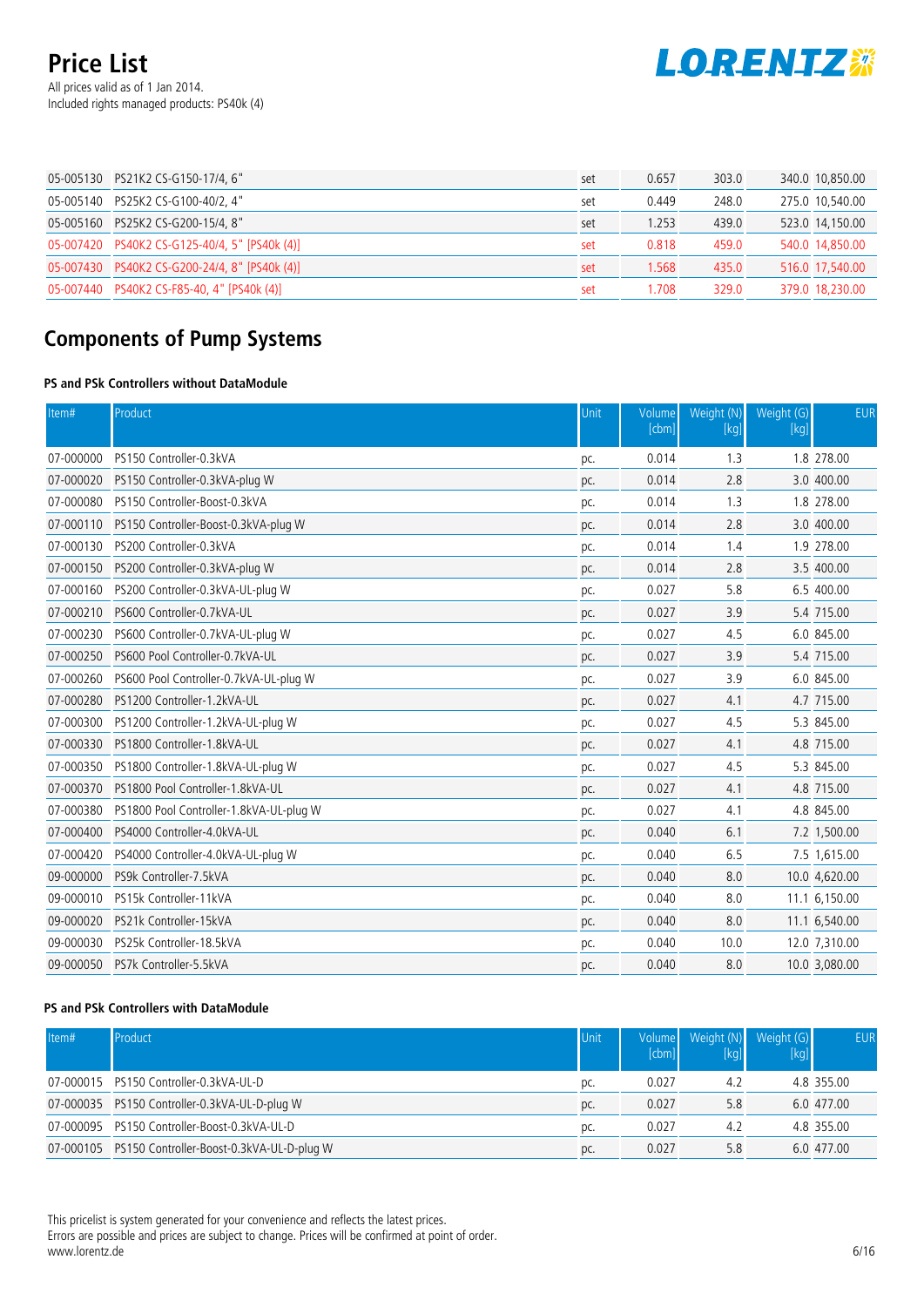All prices valid as of 1 Jan 2014. Included rights managed products: PS40k (4)



| 07-000145 | PS200 Controller-0.3kVA-UL-D                    | pc. | 0.027 | 4.2  | 4.8 355.00    |
|-----------|-------------------------------------------------|-----|-------|------|---------------|
|           | 07-000165 PS200 Controller-0.3kVA-UL-D-plug W   | pc. | 0.027 | 5.8  | 6.5 477.00    |
| 07-000215 | PS600 Controller-0.7kVA-UL-D                    | pc. | 0.027 | 3.9  | 5.4 792.00    |
| 07-000235 | PS600 Controller-0.7kVA-UL-D-plug W             | pc. | 0.027 | 4.5  | 6.0 922.00    |
| 07-000255 | PS600 Pool Controller-0.7kVA-UL-D               | pc. | 0.027 | 3.9  | 5.4 792.00    |
| 07-000265 | PS600 Pool Controller-0.7kVA-UL-D-plug W        | pc. | 0.027 | 3.9  | 6.0 922.00    |
| 07-000285 | PS1200 Controller-1.2kVA-UL-D                   | pc. | 0.027 | 4.1  | 4.7 792.00    |
| 07-000305 | PS1200 Controller-1.2kVA-UL-D-plug W            | pc. | 0.027 | 4.5  | 5.3 922.00    |
| 07-000335 | PS1800 Controller-1.8kVA-UL-D                   | pc. | 0.027 | 4.1  | 4.8 792.00    |
|           | 07-000355 PS1800 Controller-1.8kVA-UL-D-plug W  | pc. | 0.027 | 4.5  | 5.3 922.00    |
| 07-000375 | PS1800 Pool Controller-1.8kVA-UL-D              | pc. | 0.027 | 4.1  | 4.8 792.00    |
| 07-000385 | PS1800 Pool Controller-1.8kVA-UL-D-plug W       | pc. | 0.027 | 4.1  | 4.8 922.00    |
| 07-000405 | PS4000 Controller-4.0kVA-UL-D                   | pc. | 0.040 | 6.1  | 7.2 1,577.00  |
| 07-000425 | PS4000 Controller-4.0kVA-UL-D-plug W            | pc. | 0.040 | 6.5  | 7.5 1,692.00  |
| 09-000090 | PS7k2 Controller-5.5kVA-D                       | pc. | 0.070 | 18.0 | 20.0 3,080.00 |
| 09-000100 | PS9k2 Controller-7.5kVA-D                       | pc. | 0.070 | 18.0 | 20.0 4,620.00 |
| 09-000110 | PS15k2 Controller-11kVA-D                       | pc. | 0.070 | 18.0 | 20.0 6,150.00 |
| 09-000120 | PS21k2 Controller-15kVA-D                       | pc. | 0.070 | 18.0 | 20.0 6,540.00 |
| 09-000130 | PS25k2 Controller-21kVA-D                       | pc. | 0.070 | 18.0 | 20.0 7,310.00 |
|           | 09-000140 PS40k2 Controller-40kVA-D [PS40k (4)] | pc. | 0.070 | 18.0 | 20.0 8,080.00 |
|           |                                                 |     |       |      |               |

#### **Pump Units (PU)**

| Item#     | Product                                 | Unit | Volume<br>[cbm] | Weight (N)<br>$[kg]$ | Weight (G)<br>$[kg]$ | <b>EUR</b>    |
|-----------|-----------------------------------------|------|-----------------|----------------------|----------------------|---------------|
| 10-000000 | PU BOOST-125, NPT 3/8"                  | set  | 0.017           | 5.9                  |                      | 6.3 800.00    |
|           | 10-000010 PU BOOST-240, NPT 1/2"        | set  | 0.017           | 6.5                  |                      | 6.9 877.00    |
|           | 10-000020 PU BOOST-330, NPT 1/2"        | set  | 0.017           | 6.6                  |                      | 6.9 877.00    |
| 10-000030 | PU BOOST-60, NPT 3/8"                   | set  | 0.017           | 5.9                  |                      | 7.0 800.00    |
| 10-000100 | PU600 CS-17-1, UL                       | set  | 0.078           | 8.7                  |                      | 11.8 785.00   |
| 10-000120 | PU1800 CS-37-1                          | set  | 0.127           | 20.5                 |                      | 22.0 1,750.00 |
| 10-000130 | PU1800 CS-37-1, UL                      | set  | 0.127           | 20.5                 |                      | 22.0 1,750.00 |
|           | 10-000140 PU150 C-SJ5-8, Rp 1 1/2"      | set  | 0.016           | 11.1                 |                      | 11.9 962.00   |
| 10-000141 | PU150 C-SJ5-8, Rp 1 1/2", UL            | set  | 0.016           | 11.1                 |                      | 11.9 962.00   |
|           | 10-000480 PU200 HR-04-2, Rp 1 1/4"      | set  | 0.020           | 11.6                 |                      | 12.2 1,315.00 |
|           | 10-000594 PU200 HR-04-2, Rp 1 1/4", UL  | set  | 0.020           | 11.6                 |                      | 12.2 1,315.00 |
|           | 10-000660 PU200 HR-07-2, Rp 1 1/4"      | set  | 0.020           | 11.6                 |                      | 12.2 1,315.00 |
| 10-000774 | PU200 HR-07-2, Rp 1 1/4", UL            | set  | 0.020           | 11.6                 |                      | 12.2 1,315.00 |
| 10-000840 | PU200 HR-14-2, Rp 1 1/4"                | set  | 0.020           | 11.6                 |                      | 12.2 1,315.00 |
| 10-000954 | PU200 HR-14-2, Rp 1 1/4", UL            | set  | 0.020           | 11.6                 |                      | 12.2 1,315.00 |
| 10-001021 | PU600 C-SJ5-8, Rp 1 1/2", UL            | set  | 0.016           | 10.9                 |                      | 11.4 1,430.00 |
| 10-001051 | PU600 C-SJ8-5, Rp 2", UL                | set  | 0.023           | 12.2                 |                      | 12.8 1,430.00 |
| 10-001254 | PU600 HR-03-2, Rp 1 1/4", UL            | set  | 0.020           | 11.6                 |                      | 12.2 1,430.00 |
|           | 10-001434 PU600 HR-03H-2, Rp 1 1/4", UL | set  | 0.020           | 11.6                 |                      | 12.2 1,430.00 |
|           | 10-001614 PU600 HR-04-2, Rp 1 1/4", UL  | set  | 0.020           | 11.6                 |                      | 12.2 1,430.00 |
|           | 10-001764 PU600 HR-04H-2, Rp 1 1/4", UL | set  | 0.020           | 11.6                 |                      | 12.2 1,430.00 |

This pricelist is system generated for your convenience and reflects the latest prices.

Errors are possible and prices are subject to change. Prices will be confirmed at point of order. www.lorentz.de 7/16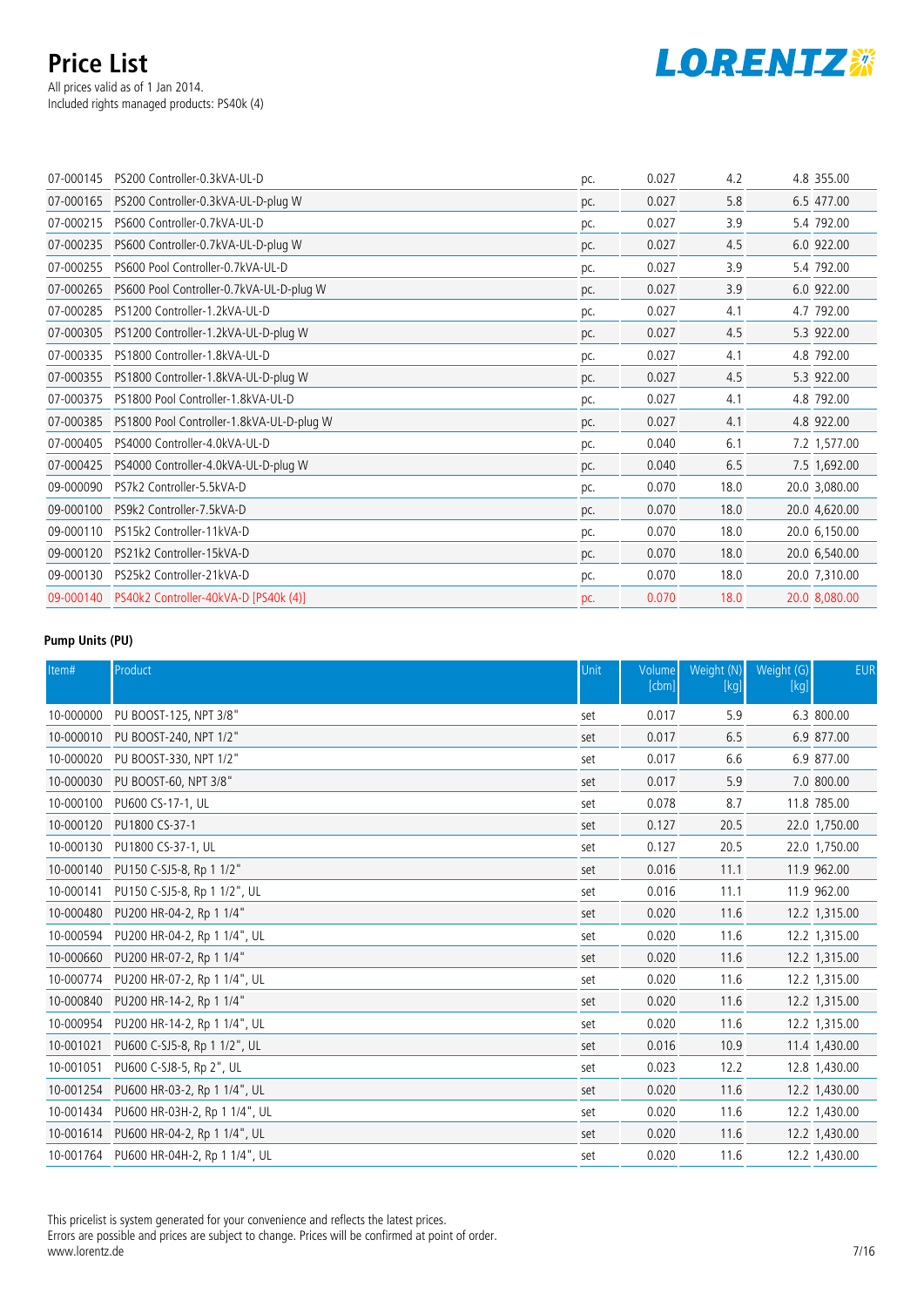

|           | 10-001944 PU600 HR-07-2, Rp 1 1/4", UL    | set | 0.020 | 11.6 | 12.2 1,430.00  |
|-----------|-------------------------------------------|-----|-------|------|----------------|
|           | 10-002124 PU600 HR-10-2, Rp 1 1/4", UL    | set | 0.020 | 11.6 | 12.2 1,430.00  |
|           | 10-002304 PU600 HR-14-2, Rp 1 1/4", UL    | set | 0.020 | 11.6 | 12.2 1,430.00  |
| 10-002371 | PU1200 C-SJ1-25, Rp 1 1/4", UL            | set | 0.023 | 14.9 | 15.6 1,430.00  |
| 10-002401 | PU1200 C-SJ3-18, Rp 1 1/4", UL            | set | 0.020 | 13.1 | 13.7 1,430.00  |
| 10-002431 | PU1200 C-SJ5-8, Rp 1 1/2", UL             | set | 0.016 | 10.9 | 11.4 1,430.00  |
| 10-002461 | PU1200 C-SJ5-12, Rp 1 1/2", UL            | set | 0.017 | 11.8 | 12.3 1,430.00  |
| 10-002491 | PU1200 C-SJ8-5, Rp 2", UL                 | set | 0.023 | 12.2 | 12.8 1,430.00  |
| 10-002521 | PU1200 C-SJ8-7, Rp 2", UL                 | set | 0.023 | 12.9 | 13.5 1,430.00  |
| 10-002551 | PU1200 C-SJ12-3, Rp 2", UL                | set | 0.017 | 11.8 | 12.3 1,430.00  |
| 10-002581 | PU1200 C-SJ12-4, Rp 2", UL                | set | 0.020 | 12.5 | 13.1 1,430.00  |
| 10-002611 | PU1200 C-SJ17-2, Rp 2 1/2", UL            | set | 0.017 | 16.0 | 16.5 1,430.00  |
| 10-002641 | PU1200 C-SJ30-1, Rp 3", UL                | set | 0.016 | 13.1 | 13.6 1,430.00  |
| 10-002671 | PU1200 C-SJ42-1, Rp 3", UL                | set | 0.038 | 13.5 | 14.1 2,054.00  |
|           | 10-002874 PU1200 HR-03-2, Rp 1 1/4", UL   | set | 0.020 | 11.6 | 12.2 1,430.00  |
|           | 10-003054 PU1200 HR-03H-2, Rp 1 1/4", UL  | set | 0.020 | 11.6 | 12.2 1,430.00  |
|           | 10-003234 PU1200 HR-04-2, Rp 1 1/4", UL   | set | 0.020 | 11.6 | 12.2 1,430.00  |
|           | 10-003414 PU1200 HR-04H-2, Rp 1 1/4", UL  | set | 0.020 | 11.6 | 12.2 1,430.00  |
|           | 10-003594 PU1200 HR-05HL-2, Rp 1 1/4", UL | set | 0.020 | 11.6 | 12.2 1,515.00  |
| 10-003774 | PU1200 HR-07-2, Rp 1 1/4", UL             | set | 0.020 | 11.6 | 12.2 1,430.00  |
|           | 10-003954 PU1200 HR-07H-2, Rp 1 1/4", UL  | set | 0.020 | 11.6 | 12.2 1,430.00  |
|           | 10-004134 PU1200 HR-10-2, Rp 1 1/4", UL   | set | 0.020 | 11.6 | 12.2 1,430.00  |
|           | 10-004314 PU1200 HR-14-2, Rp 1 1/4", UL   | set | 0.020 | 11.6 | 12.2 1,430.00  |
|           | 10-004554 PU1200 HR-23-2, Rp 1 1/4", UL   | set | 0.020 | 11.6 | 12.2 1,430.00  |
| 10-004561 | PU4000 C-SJ3-32, Rp 1 1/4", UL            | set | 0.050 | 19.7 | 24.5 2,890.00  |
| 10-004591 | PU4000 C-SJ5-25, Rp 1 1/2", UL            | set | 0.050 | 17.9 | 23.5 2,890.00  |
| 10-004621 | PU4000 C-SJ8-15, Rp 2", UL                | set | 0.036 | 20.0 | 25.5 2,890.00  |
| 10-004651 | PU4000 C-SJ17-4, Rp 2 1/2", UL            | set | 0.050 | 19.1 | 24.0 2,890.00  |
| 10-004681 | PU4000 C-SJ30-2, Rp 3", UL                | set | 0.050 | 17.7 | 22.5 2,890.00  |
| 10-004711 | PU4000 C-SJ42-1, Rp 3", UL                | set | 0.050 | 16.5 | 21.5 2,890.00  |
| 10-004741 | PU4000 C-SJ42-2, Rp 3", UL                | set | 0.050 | 20.0 | 23.5 2,890.00  |
| 10-004771 | PU4000 C-SJ60-1, Rp 4", UL                | set | 0.050 | 17.0 | 22.0 2,890.00  |
|           | 10-004801 PU4000 C-SJ60-2-2, Rp 4", UL    | set | 0.050 | 20.0 | 24.0 2,890.00  |
| 10-005004 | PU4000 HR-05HHL-2, Rp 1 1/4", UL          | set | 0.025 | 11.6 | 12.2 3,000.00  |
| 10-005184 | PU4000 HR-14HL-2, Rp 1 1/4", UL           | set | 0.025 | 11.6 | 12.2 3,000.00  |
| 10-005221 | PU9K C-SJ8-44, 6", Rp 2"                  | set | 0.194 | 76.9 | 96.5 3,700.00  |
|           | 10-005230 PU9K C-SJ17-11, Rp 2 1/2"       | set | 0.146 | 71.9 | 91.2 3,700.00  |
|           | 10-005250 PU9K C-SJ30-7, Rp 3"            | set | 0.089 | 70.0 | 89.3 3,700.00  |
|           | 10-005270 PU9K C-SJ42-4, Rp 3"            | set | 0.111 | 67.1 | 84.1 3,700.00  |
| 10-005290 | PU9K C-SJ75-1, Rp 5"                      | set | 0.127 | 72.0 | 90.0 3,700.00  |
|           | 10-005310 PU9K C-SJ95-1, Rp 5"            | set | 0.127 | 72.0 | 90.0 3,700.00  |
| 10-005330 | PU15K C-SJ17-18, Rp 2 1/2"                | set | 0.134 | 93.4 | 115.9 4,160.00 |
|           | 10-005350 PU15K C-SJ30-12, Rp 3"          | set | 0.180 | 93.5 | 116.2 4,160.00 |
|           | 10-005370 PU15K C-SJ42-6, Rp 3"           | set | 0.157 | 84.0 | 104.0 4,160.00 |
|           | 10-005390 PU15K C-SJ75-3, Rp 5"           | set | 0.156 | 97.0 | 120.0 4,160.00 |

This pricelist is system generated for your convenience and reflects the latest prices.

Errors are possible and prices are subject to change. Prices will be confirmed at point of order. www.lorentz.de 8/16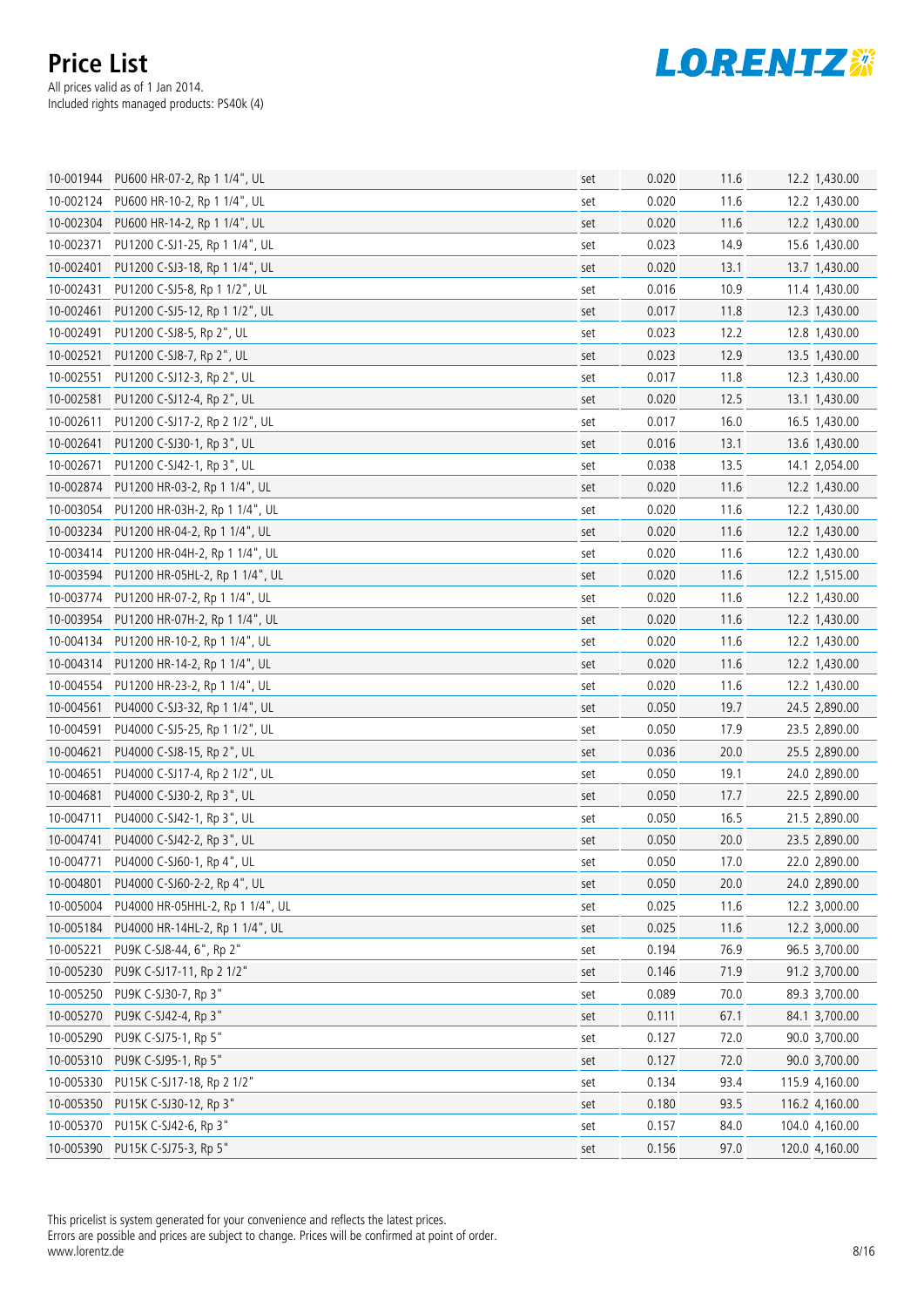

|           | 10-005410 PU15K C-SJ95-2, Rp 5"              | set | 0.138 | 91.0  | 111.0 4,160.00  |
|-----------|----------------------------------------------|-----|-------|-------|-----------------|
|           | 10-005412 PU15K C-SJ150-1, Rp 6"             | set | 0.128 | 101.0 | 118.0 4,160.00  |
| 10-005430 | PU21K C-SJ30-16, Rp 3"                       | set | 0.202 | 102.0 | 125.0 5,000.00  |
|           | 10-005450 PU21K C-SJ42-10, Rp 3"             | set | 0.176 | 96.0  | 119.0 5,000.00  |
|           | 10-005470 PU21K C-SJ75-4, Rp 5"              | set | 0.166 | 107.0 | 130.0 5,000.00  |
|           | 10-005482 PU21K C-SJ120-2-1, Rp 6"           | set | 0.168 | 107.0 | 130.0 5,000.00  |
| 10-005520 | PU600 CS-17-1, 263mm                         | set | 0.078 | 8.9   | 11.8 785.00     |
|           | 10-005530 PU600 CS-17-1, 2"                  | set | 0.078 | 8.9   | 11.8 785.00     |
| 10-005540 | PU600 CS-17-1, UL, 263mm                     | set | 0.078 | 8.9   | 11.8 785.00     |
| 10-005550 | PU600 CS-17-1, UL, 2"                        | set | 0.078 | 8.9   | 11.8 785.00     |
| 10-005560 | PU1800 CS-37-1, 290mm                        | set | 0.127 | 20.5  | 22.0 1,750.00   |
|           | 10-005570 PU1800 CS-37-1, 3"                 | set | 0.127 | 20.5  | 22.0 1,750.00   |
| 10-005580 | PU1800 CS-37-1, UL, 290mm                    | set | 0.127 | 20.5  | 22.0 1,750.00   |
|           | 10-005590 PU1800 CS-37-1, UL, 3"             | set | 0.127 | 20.5  | 22.0 1,750.00   |
| 10-005620 | PU1200 HR-14H-2, Rp 1 1/4"                   | set | 0.020 | 11.6  | 12.2 1,430.00   |
|           | 10-005654 PU1200 HR-14H-2, Rp 1 1/4", UL     | set | 0.020 | 11.6  | 12.2 1,430.00   |
| 10-008000 | PU7K CS-F20-5, 2"                            | set | 0.180 | 76.0  | 88.5 2,920.00   |
|           | 10-008010 PU7K CS-F12-9, 2"                  | set | 0.179 | 77.0  | 91.0 2,540.00   |
| 10-008020 | PU7K CS-G100-17/2, 4"                        | set | 0.238 | 99.0  | 118.0 2,000.00  |
|           | 10-008030 PU9K CS-G100-22/2, 4"              | set | 0.237 | 106.0 | 126.0 2,000.00  |
| 10-008040 | PU9K CS-F42-20, 3"                           | set | 0.226 | 111.5 | 126.0 4,000.00  |
| 10-008050 | PU9K CS-F20-7, 2"                            | set | 0.173 | 86.0  | 98.5 3,310.00   |
| 10-008060 | PU15K CS-G150-12.5/4, 6"                     | set | 0.587 | 277.0 | 304.0 4,080.00  |
|           | 10-008070 PU15K CS-G100-27/2, 4"             | set | 0.356 | 180.0 | 206.0 2,850.00  |
| 10-008080 | PU15K CS-F65-20, 4"                          | set | 0.435 | 185.0 | 222.0 5,540.00  |
| 10-008090 | PU15K CS-F32-60-2, 3"                        | set | 0.483 | 181.0 | 219.0 4,540.00  |
| 10-008100 | PU21K CS-F42-40, 3"                          | set | 0.448 | 200.0 | 236.0 7,150.00  |
| 10-008110 | PU21K CS-F85-20, 4"                          | set | 0.444 | 194.0 | 230.0 7,230.00  |
| 10-008120 | PU21K CS-G80-38/2, 3"                        | set | 0.336 | 198.0 | 223.0 3,080.00  |
|           | 10-008130 PU21K CS-G150-17/4, 6"             | set | 0.587 | 283.0 | 317.0 4,310.00  |
| 10-008140 | PU25K CS-G100-40/2, 4"                       | set | 0.379 | 228.0 | 252.0 3,230.00  |
|           | 10-008160 PU25K CS-G200-15/4, 8"             | set | 1.183 | 419.0 | 500.0 6,840.00  |
|           | 10-008170 PU40K CS-G125-40/4, 5" [PS40k (4)] | set | 0.740 | 442.0 | 520.0 6,770.00  |
|           | 10-008180 PU40K CS-G200-24/4, 8" [PS40k (4)] | set | 1.488 | 418.0 | 496.0 9,460.00  |
|           | 10-008190 PU40K CS-F85-40, 4" [PS40k (4)]    | set | 1.630 | 312.0 | 359.0 10,150.00 |
| 10-010330 | PU600 CS-F3-7, 1 1/4"                        | set | 0.073 | 22.8  | 25.1 1,430.00   |
| 10-010340 | PU600 CS-F4-3, 1 1/4"                        | set | 0.067 | 21.5  | 24.3 1,430.00   |
|           | 10-010350 PU1800 CS-F4-6, 1 1/4"             | set | 0.078 | 26.8  | 27.5 1,430.00   |
| 10-010370 | PU1800 CS-F12-2, 2"                          | set | 0.075 | 34.8  | 35.2 1,430.00   |
| 10-010380 | PU4000 CS-F8-8, 2"                           | set | 0.158 | 44.5  | 60.0 2,890.00   |
| 10-010390 | PU4000 CS-F16-3, 2"                          | set | 0.214 | 42.5  | 63.0 2,890.00   |
| 10-010400 | PU4000 CS-F32-20-2, 2.5"                     | set | 0.221 | 63.5  | 84.5 3,650.00   |
| 10-010410 | PU4000 CS-F42-10-1, 3"                       | set | 0.194 | 72.5  | 91.0 3,810.00   |
| 10-010420 | PU25K C-SJ30-22, Rp 3"                       | set | 0.227 | 118.0 | 145.0 6,150.00  |
| 10-010440 | PU25K C-SJ42-12, Rp 3"                       | set | 0.194 | 105.0 | 133.0 6,150.00  |

This pricelist is system generated for your convenience and reflects the latest prices.

Errors are possible and prices are subject to change. Prices will be confirmed at point of order. www.lorentz.de 9/16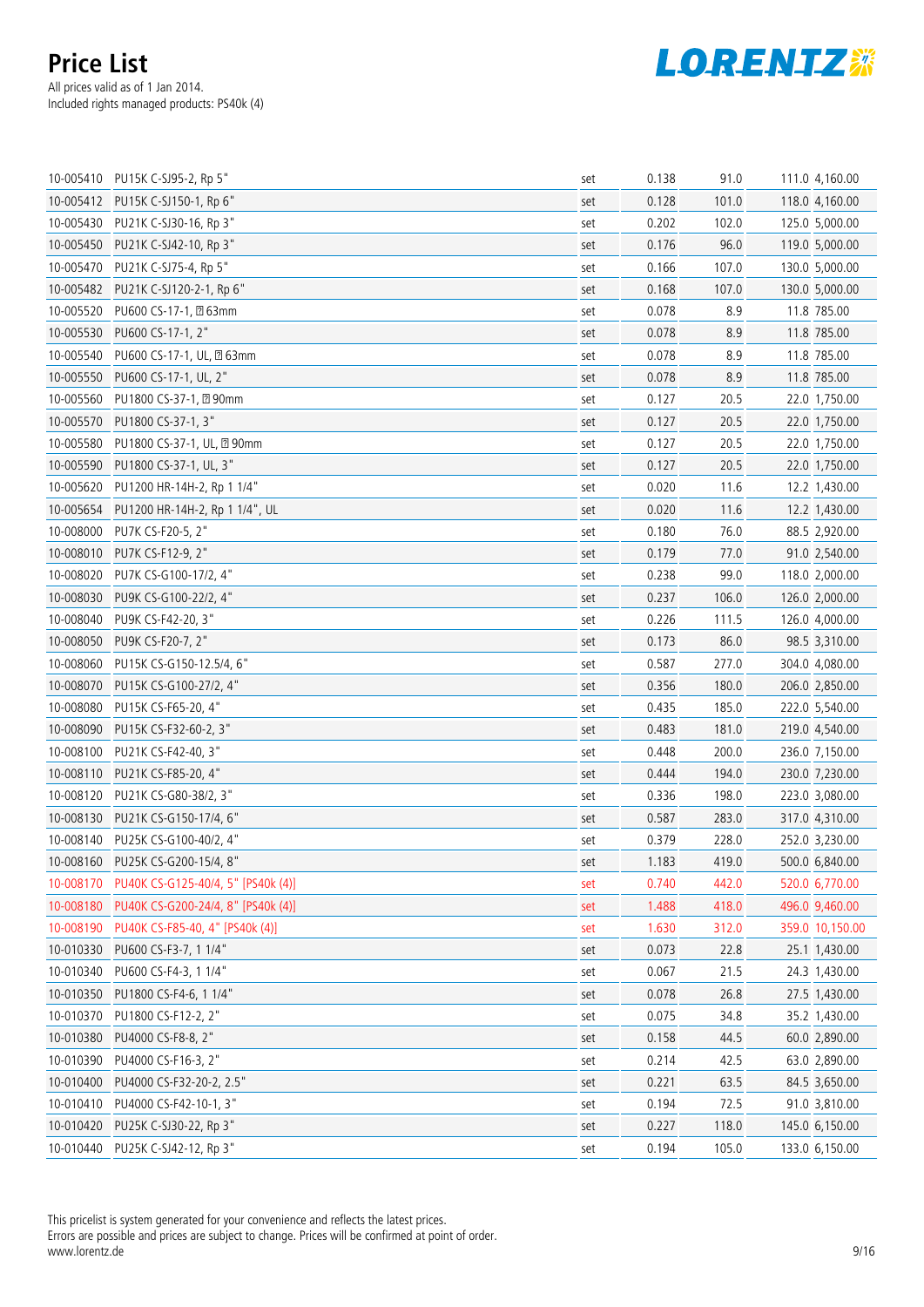All prices valid as of 1 Jan 2014. Included rights managed products: PS40k (4)



| 10-010460 PU25K C-SJ95-4, Rp 5"              | set | 0.174 | 108.0 | 130.0 6.150.00 |
|----------------------------------------------|-----|-------|-------|----------------|
| 10-010540 PU25K C-SJ150-2-2, Rp 6"           | SAT | 0.201 | 106.0 | 130.0 6.150.00 |
| 10-010580 PU40K C-SJ60-18, Rp 4" [PS40k (4)] | set | 0.245 | 139.0 | 164.0 8.150.00 |

### **Pumps Ends (PE)**

| Item#                | Product                                 | Unit       | Volume<br>[cbm] | Weight (N)<br>[kg] | Weight (G)<br>[kg] | <b>EUR</b>    |
|----------------------|-----------------------------------------|------------|-----------------|--------------------|--------------------|---------------|
| 12-000030            | PE HR-03H-2, Rp 1 1/4"                  |            | 0.020           | 4.5                |                    | 5.2 715.00    |
|                      | 12-000150 PE HR-03-2, Rp 1 1/4"         | pc.<br>pc. | 0.020           | 4.5                |                    | 5.2 715.00    |
|                      | 12-000270 PE HR-04-2, Rp 1 1/4"         | pc.        | 0.020           | 4.5                |                    | 5.2 715.00    |
|                      | 12-000330 PE HR-04-2, Rp 1 1/4", Viton  | pc.        | 0.020           | 4.6                |                    | 5.3 1,215.00  |
|                      | 12-000510 PE HR-04H-2, Rp 1 1/4"        | pc.        | 0.020           | 4.5                |                    | 5.2 715.00    |
| 12-000630            | PE HR-05HL-2, Rp 1 1/4"                 | pc.        | 0.023           | 4.8                |                    | 5.6 800.00    |
|                      | 12-000750 PE HR-07-2, Rp 1 1/4"         | pc.        | 0.020           | 4.5                |                    | 5.2 715.00    |
| 12-000810            | PE HR-07-2, Rp 1 1/4", Viton            | pc.        | 0.020           | 4.6                |                    | 5.3 1,215.00  |
| 12-000930            | PE HR-07H-2, Rp 1 1/4"                  | pc.        | 0.020           | 5.1                |                    | 5.8 715.00    |
|                      | 12-000954 PE HR-07H-2, Rp 1 1/4", Viton | pc.        | 0.020           | 4.6                |                    | 5.3 1,215.00  |
|                      | 12-001110 PE HR-10-2, Rp 1 1/4"         | pc.        | 0.020           | 4.5                |                    | 5.2 715.00    |
|                      | 12-001290 PE HR-14-2, Rp 1 1/4"         | pc.        | 0.020           | 4.5                |                    | 5.2 715.00    |
| 12-001350            | PE HR-14-2, Rp 1 1/4", Viton            | pc.        | 0.020           | 4.6                |                    | 5.3 1,215.00  |
| 12-001470            | PE HR-14HL-2, Rp 1 1/4"                 | pc.        | 0.025           | 5.1                |                    | 5.9 1,500.00  |
|                      | 12-001710 PE HR-23-2, Rp 1 1/4"         | pc.        | 0.020           | 5.1                |                    | 5.8 715.00    |
|                      | 12-001830 PE HR-05HHL-2, Rp 1 1/4"      | pc.        | 0.025           | 6.2                |                    | 7.0 1,500.00  |
|                      | 12-001950 PE HR-14H-2, Rp 1 1/4"        | pc.        | 0.020           | 4.5                |                    | 5.2 715.00    |
|                      | 12-002070 PE HR-23-2, Rp 1 1/4", Viton  | pc.        | 0.020           | 5.1                |                    | 5.8 1,215.00  |
|                      | 12-002710 PE HR-14H-2, Rp 1 1/4", Viton | pc.        | 0.020           | 4.5                |                    | 5.2 1,215.00  |
|                      | 14-000000 PE BOOST-125, NPT 3/8"        | pc.        | 0.022           | 0.7                |                    | 1.4 385.00    |
|                      | 14-000010 PE BOOST-240, NPT 1/2"        | pc.        | 0.022           | 1.2                |                    | 1.5 462.00    |
|                      | 14-000020 PE BOOST-330, NPT 1/2"        | pc.        | 0.022           | 1.2                |                    | 1.5 462.00    |
| 14-000030            | PE BOOST-60, NPT 3/8"                   | pc.        | 0.022           | 0.7                |                    | 1.0 385.00    |
| 14-000050 PE CS-17-1 |                                         | pc.        | 0.020           | 3.7                |                    | 4.5 365.00    |
| 14-000060            | PE CS-37-1                              | pc.        | 0.115           | 10.5               |                    | 12.0 825.00   |
|                      | 14-000080 PE C-SJ1-25, Rp 1 1/4"        | pc.        | 0.023           | 7.9                |                    | 8.6 715.00    |
|                      | 14-000100 PE C-SJ3-18, Rp 1 1/4"        | pc.        | 0.020           | 6.0                |                    | 6.7 715.00    |
|                      | 14-000120 PE C-SJ3-32, Rp 1 1/4"        | pc.        | 0.038           | 9.7                |                    | 14.0 1,390.00 |
|                      | 14-000140 PE C-SJ5-8, Rp 1 1/2"         | pc.        | 0.016           | 4.2                |                    | 5.0 715.00    |
|                      | 14-000160 PE C-SJ5-12, Rp 1 1/2"        | pc.        | 0.017           | 6.5                |                    | 7.0 715.00    |
|                      | 14-000180 PE C-SJ5-25, Rp 1 1/2"        | pc.        | 0.030           | 7.9                |                    | 13.0 1,390.00 |
| 14-000200            | PE C-SJ8-5, Rp 2"                       | pc.        | 0.023           | 5.0                |                    | 5.7 715.00    |
| 14-000220            | PE C-SJ8-7, Rp 2"                       | pc.        | 0.023           | 6.1                |                    | 6.8 715.00    |
|                      | 14-000240 PE C-SJ8-15, Rp 2"            | pc.        | 0.036           | 10.0               |                    | 15.5 1,390.00 |
|                      | 14-000260 PE C-SJ8-37, Rp 2"            | pc.        | 0.083           | 21.4               |                    | 31.0 1,850.00 |
|                      | 14-000282 PE C-SJ8-44, 6", Rp 2"        | pc.        | 0.130           | 24.9               |                    | 36.5 1,850.00 |
| 14-000300            | PE C-SJ12-3, Rp 2"                      | pc.        | 0.017           | 4.8                |                    | 5.3 715.00    |
|                      | 14-000320 PE C-SJ12-4, Rp 2"            | pc.        | 0.017           | 5.5                |                    | 6.1 715.00    |

This pricelist is system generated for your convenience and reflects the latest prices.

Errors are possible and prices are subject to change. Prices will be confirmed at point of order. www.lorentz.de 10/16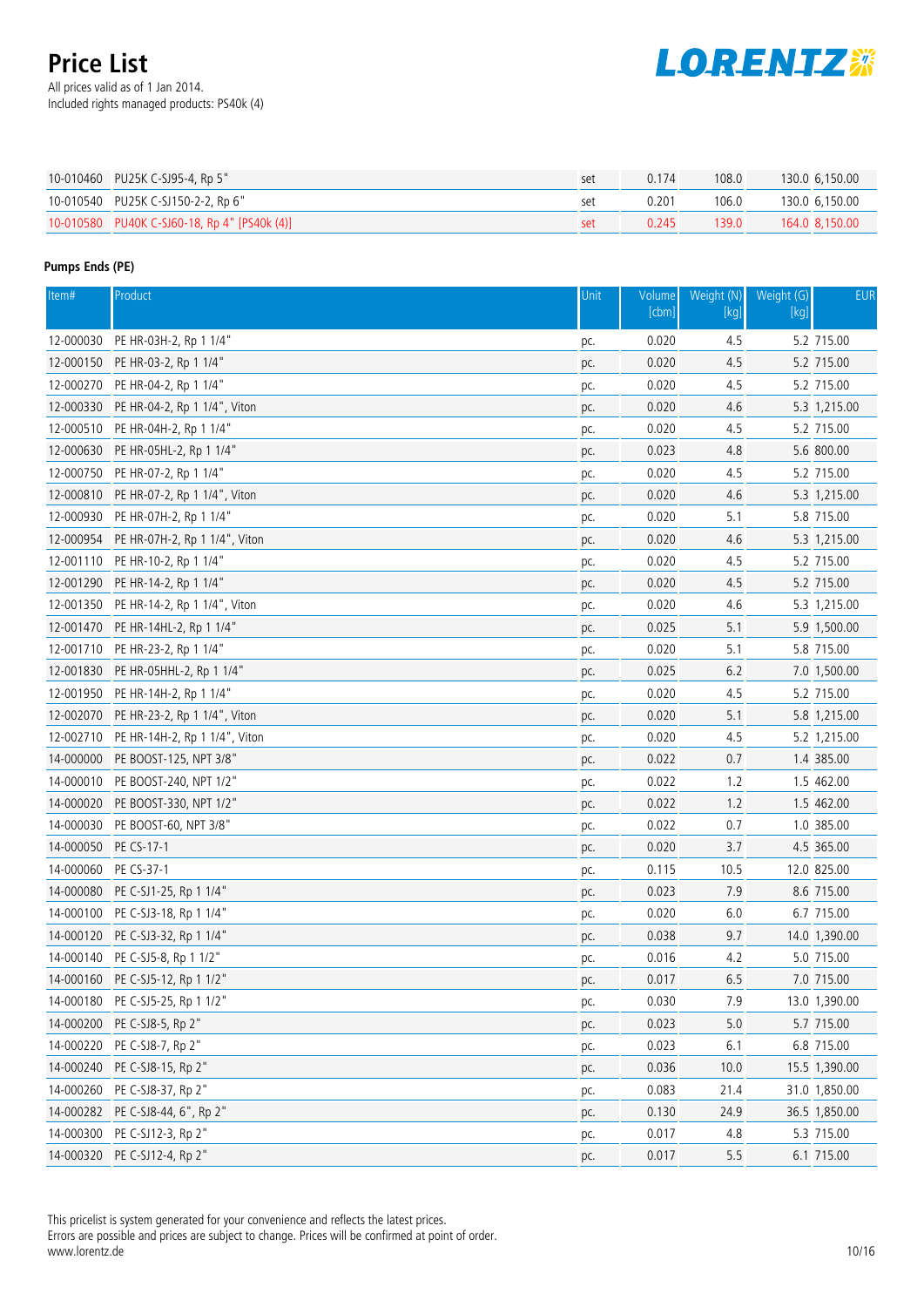

|           | 14-000340 PE C-SJ17-2, Rp 2 1/2"  | pc. | 0.017 | 8.9  | 9.5 715.00     |
|-----------|-----------------------------------|-----|-------|------|----------------|
|           | 14-000360 PE C-SJ17-4, Rp 2 1/2"  | pc. | 0.038 | 9.1  | 13.5 1,390.00  |
|           | 14-000380 PE C-SJ17-11, Rp 2 1/2" | pc. | 0.082 | 19.9 | 31.2 1,850.00  |
|           | 14-000400 PE C-SJ17-18, Rp 2 1/2" | pc. | 0.062 | 28.4 | 42.9 2,080.00  |
|           | 14-000420 PE C-SJ30-1, Rp 3"      | pc. | 0.016 | 6.0  | 6.6 715.00     |
|           | 14-000440 PE C-SJ30-2, Rp 3"      | pc. | 0.038 | 7.7  | 12.2 1,390.00  |
|           | 14-000460 PE C-SJ30-7, Rp 3"      | pc. | 0.025 | 18.0 | 29.3 1,850.00  |
|           | 14-000480 PE C-SJ30-12, Rp 3"     | pc. | 0.108 | 28.5 | 43.2 2,080.00  |
|           | 14-000500 PE C-SJ30-16, Rp 3"     | pc. | 0.130 | 35.0 | 50.0 2,690.00  |
|           | 14-000515 PE C-SJ30-22, Rp 3"     | pc. | 0.134 | 45.0 | 60.0 3,460.00  |
| 14-000520 | PE C-SJ42-1, Rp 3"                | pc. | 0.038 | 6.4  | 8.7 1,390.00   |
|           | 14-000540 PE C-SJ42-2, Rp 3"      | pc. | 0.038 | 10.0 | 14.5 1,390.00  |
|           | 14-000560 PE C-SJ42-4, Rp 3"      | pc. | 0.047 | 10.0 | 24.1 1,850.00  |
|           | 14-000580 PE C-SJ42-6, Rp 3"      | pc. | 0.086 | 19.0 | 31.0 2,080.00  |
| 14-000600 | PE C-SJ42-10, Rp 3"               | pc. | 0.105 | 29.0 | 44.0 2,690.00  |
|           | 14-000615 PE C-SJ42-12, Rp 3"     | pc. | 0.101 | 32.0 | 48.0 3,460.00  |
|           | 14-000620 PE C-SJ60-1, Rp 4"      | pc. | 0.038 | 7.0  | 11.5 1,390.00  |
| 14-000640 | PE C-SJ60-2-2, Rp 4"              | pc. | 0.038 | 9.0  | 14.5 1,390.00  |
|           | 14-000660 PE C-SJ75-1, Rp 5"      | pc. | 0.059 | 20.0 | 23.5 1,850.00  |
|           | 14-000680 PE C-SJ75-3, Rp 5"      | pc. | 0.084 | 32.0 | 47.0 2,080.00  |
|           | 14-000700 PE C-SJ75-4, Rp 5"      | pc. | 0.095 | 40.0 | 51.0 2,690.00  |
|           | 14-000720 PE C-SJ95-1, Rp 5"      | pc. | 0.059 | 20.0 | 23.5 1,850.00  |
|           | 14-000740 PE C-SJ95-2, Rp 5"      | pc. | 0.066 | 26.0 | 29.0 2,080.00  |
|           | 14-000755 PE C-SJ95-4, Rp 5"      | pc. | 0.081 | 35.0 | 45.0 3,460.00  |
|           | 14-000760 PE CS-17-1, 263mm       | pc. | 0.078 | 3.7  | 4.5 365.00     |
|           | 14-000770 PE CS-17-1, 2"          | pc. | 0.078 | 3.7  | 4.5 365.00     |
|           | 14-000780 PE CS-37-1, 290mm       | pc. | 0.127 | 10.5 | 12.0 825.00    |
|           | 14-000790 PE CS-37-1, 3"          | pc. | 0.127 | 10.5 | 12.0 825.00    |
|           | 14-008020 PE C-SJ120-2-1, Rp 6"   | pc. | 0.097 | 28.4 | 42.9 2,690.00  |
|           | 14-008040 PE C-SJ150-1, Rp 6"     | pc. | 0.056 | 28.4 | 42.9 2,080.00  |
|           | 14-008060 PE C-SJ150-2-2, Rp 6"   | pc. | 0.130 | 73.0 | 85.0 3,460.00  |
|           | 14-008100 PE CS-F3-7, 1 1/4"      | pc. | 0.073 | 16.5 | 18.0 715.00    |
|           | 14-008110 PE CS-F4-3, 1 1/4"      | pc. | 0.033 | 15.2 | 16.5 715.00    |
|           | 14-008120 PE CS-F4-6, 1 1/4"      | pc. | 0.039 | 17.0 | 18.5 715.00    |
|           | 14-008140 PE CS-F12-2, 2"         | pc. | 0.037 | 25.0 | 27.0 715.00    |
|           | 14-008150 PE CS-F8-8, 2"          | pc. | 0.070 | 29.0 | 37.0 1,390.00  |
| 14-008160 | PE CS-F16-3, 2"                   | pc. | 0.107 | 27.0 | 35.0 1,390.00  |
|           | 14-008180 PE CS-F32-20-2, 2.5"    | pc. | 0.110 | 48.0 | 56.0 2,155.00  |
|           | 14-008190 PE CS-F42-10-1, 3"      | pc. | 0.110 | 57.0 | 65.0 2,310.00  |
|           | 14-008200 PE CS-F12-9, 2"         | pc. | 0.093 | 35.0 | 42.0 1,390.00  |
| 14-008210 | PE CS-F20-5, 2"                   | pc. | 0.089 | 34.0 | 40.0 1,770.00  |
|           | 14-008220 PE CS-F20-7, 2"         | pc. | 0.094 | 36.0 | 42.0 2,160.00  |
|           | 14-008230 PE CS-F32-60-2, 3"      | pc. | 0.214 | 74.0 | 93.0 2,770.00  |
|           | 14-008240 PE CS-F42-20, 3"        | pc. | 0.174 | 61.5 | 67.0 2,850.00  |
|           | 14-008250 PE CS-F42-40, 3"        | pc. | 0.213 | 82.0 | 100.0 5,230.00 |

This pricelist is system generated for your convenience and reflects the latest prices. Errors are possible and prices are subject to change. Prices will be confirmed at point of order.

www.lorentz.de 11/16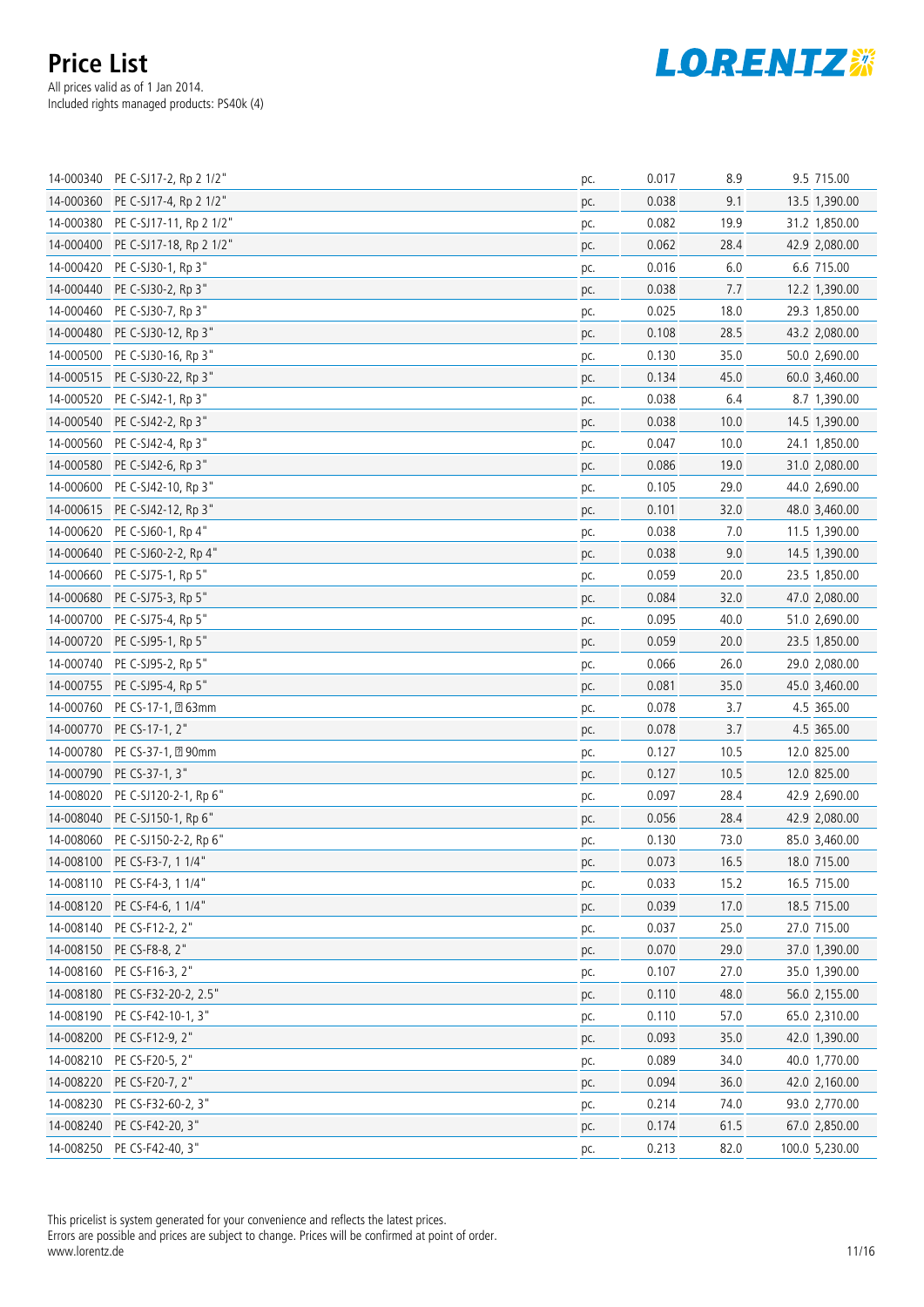All prices valid as of 1 Jan 2014. Included rights managed products: PS40k (4)



| 14-008260 PE CS-F65-20, 4"      | pc. | 0.178 | 78.0  | 96.0 3,770.00  |
|---------------------------------|-----|-------|-------|----------------|
| 14-008270 PE CS-F85-20, 4"      | pc. | 0.230 | 76.0  | 92.0 5,310.00  |
| 14-008280 PE CS-G80-38/2, 3"    | pc. | 0.128 | 82.0  | 98.0 1,310.00  |
| 14-008290 PE CS-G100-17/2, 4"   | pc. | 0.098 | 56.0  | 65.0 920.00    |
| 14-008300 PE CS-G100-22/2, 4"   | pc. | 0.126 | 58.0  | 68.0 920.00    |
| 14-008310 PE CS-G100-27/2, 4"   | pc. | 0.255 | 76.0  | 90.0 1,230.00  |
| 14-008320 PE CS-G150-12.5/4, 6" | pc. | 0.286 | 163.0 | 180.0 2,390.00 |
| 14-008330 PE CS-G150-17/4, 6"   | pc. | 0.245 | 152.0 | 160.0 2,460.00 |
| 14-008340 PE CS-G100-40/2, 4"   | pc. | 0.245 | 95.0  | 108.0 1,310.00 |
| 14-008350 PE CS-G200-15/4, 8"   | pc. | 0.739 | 256.0 | 300.0 4,460.00 |
|                                 |     |       |       |                |

### **ECDRIVEs**

| Item#     | Product                                         | Unit | Volume<br>[cbm] | Weight (N)<br>$[kg] % \begin{center} % \includegraphics[width=\textwidth]{images/Trigers.png} % \end{center} % \caption { % \textit{DefNet} of the \textit{DefNet} (MSE) and the \textit{DefNet} (MSE) and the \textit{DefNet} (MSE) and the \textit{DefNet} (MSE) and the \textit{DefNet} (MSE) and the \textit{DefNet} (MSE) and the \textit{DefNet} (MSE) and the \textit{DefNet} (MSE) and the \textit{DefNet} (MSE) and the \textit{DefNet} (MSE) and the \textit{DefNet} (MSE) and the \textit{DefNet} (MSE) and the \textit{DefNet} (MSE) and the \textit{Def$ | Weight (G)<br>[kg] | <b>EUR</b>     |
|-----------|-------------------------------------------------|------|-----------------|-----------------------------------------------------------------------------------------------------------------------------------------------------------------------------------------------------------------------------------------------------------------------------------------------------------------------------------------------------------------------------------------------------------------------------------------------------------------------------------------------------------------------------------------------------------------------|--------------------|----------------|
| 16-000010 | ECDRIVE 150-BOOST, 0.3kW                        | pc.  | 0.010           | 5.0                                                                                                                                                                                                                                                                                                                                                                                                                                                                                                                                                                   |                    | 5.3 415.00     |
|           | 16-000050 ECDRIVE 600 CS-17, 0.7kW, UL          | pc.  | 0.010           | 5.2                                                                                                                                                                                                                                                                                                                                                                                                                                                                                                                                                                   |                    | 5.5 415.00     |
| 16-000070 | ECDRIVE 1800 CS-37, 1.7kW, UL                   | pc.  | 0.022           | 9.7                                                                                                                                                                                                                                                                                                                                                                                                                                                                                                                                                                   |                    | 10.9 925.00    |
|           | 16-000100 ECDRIVE 150-C, 0.3kW, UL              | pc.  | 0.007           | 7.2                                                                                                                                                                                                                                                                                                                                                                                                                                                                                                                                                                   |                    | 7.5 600.00     |
|           | 16-000180 ECDRIVE 200-HR, 0.3kW, UL             | pc.  | 0.007           | 7.2                                                                                                                                                                                                                                                                                                                                                                                                                                                                                                                                                                   |                    | 7.5 600.00     |
|           | 16-000220 ECDRIVE 600-C, 0.7kW, UL              | pc.  | 0.007           | 7.2                                                                                                                                                                                                                                                                                                                                                                                                                                                                                                                                                                   |                    | 7.5 715.00     |
| 16-000320 | ECDRIVE 600-HR, 0.7kW, UL                       | pc.  | 0.007           | 7.2                                                                                                                                                                                                                                                                                                                                                                                                                                                                                                                                                                   |                    | 7.5 715.00     |
| 16-000360 | ECDRIVE 1200-C, 1.7kW, UL                       | pc.  | 0.007           | 7.2                                                                                                                                                                                                                                                                                                                                                                                                                                                                                                                                                                   |                    | 7.5 715.00     |
| 16-000400 | ECDRIVE 1200-HR, 1.7kW, UL                      | pc.  | 0.007           | 7.2                                                                                                                                                                                                                                                                                                                                                                                                                                                                                                                                                                   |                    | 7.5 715.00     |
| 16-000440 | ECDRIVE 4000-C, 4.0kW, UL                       | pc.  | 0.009           | 10.0                                                                                                                                                                                                                                                                                                                                                                                                                                                                                                                                                                  |                    | 10.4 1,500.00  |
| 16-000460 | ECDRIVE 4000-HR, 4.0kW, UL                      | pc.  | 0.009           | 10.0                                                                                                                                                                                                                                                                                                                                                                                                                                                                                                                                                                  |                    | 10.4 1,500.00  |
| 16-000470 | ECDRIVE 150-BOOST, 0.3kW, UL                    | pc.  | 0.010           | 5.0                                                                                                                                                                                                                                                                                                                                                                                                                                                                                                                                                                   |                    | 5.3 415.00     |
|           | 16-000550 ECDRIVE 600 CS-F, 0.7kW               | pc.  | 0.022           | 7.5                                                                                                                                                                                                                                                                                                                                                                                                                                                                                                                                                                   |                    | 9.0 715.00     |
| 16-000560 | <b>ECDRIVE 1800 CS-F, 1.7kW</b>                 | pc.  | 0.022           | 10.0                                                                                                                                                                                                                                                                                                                                                                                                                                                                                                                                                                  |                    | 12.0 715.00    |
| 16-000570 | ECDRIVE 4000 CS-F, 4.0kW                        | pc.  | 0.025           | 14.5                                                                                                                                                                                                                                                                                                                                                                                                                                                                                                                                                                  |                    | 16.0 1,500.00  |
| 18-000050 | AC Drive Sub 6" 7.5kW-380V-3ph-50Hz             | pc.  | 0.064           | 52.0                                                                                                                                                                                                                                                                                                                                                                                                                                                                                                                                                                  |                    | 60.0 1,850.00  |
| 18-000060 | AC Drive Sub 6" 11kW-380V-3ph-50Hz              | pc.  | 0.072           | 65.0                                                                                                                                                                                                                                                                                                                                                                                                                                                                                                                                                                  |                    | 73.0 2,080.00  |
| 18-000070 | AC Drive Sub 6" 15kW-380V-3ph-50Hz              | pc.  | 0.071           | 67.0                                                                                                                                                                                                                                                                                                                                                                                                                                                                                                                                                                  |                    | 75.0 2,310.00  |
| 18-000071 | AC Drive Sub 6" 18.5kW-380V-3ph-50Hz            | pc.  | 0.071           | 67.0                                                                                                                                                                                                                                                                                                                                                                                                                                                                                                                                                                  |                    | 75.0 2,690.00  |
| 18-000200 | AC DRIVE CS-F 5.5kW-380V-3ph-50Hz               | pc.  | 0.091           | 42.0                                                                                                                                                                                                                                                                                                                                                                                                                                                                                                                                                                  |                    | 48.0 1,150.00  |
| 18-000250 | AC DRIVE CS-G 5.5kW-380V-3ph-50Hz               | pc.  | 0.124           | 43.0                                                                                                                                                                                                                                                                                                                                                                                                                                                                                                                                                                  |                    | 52.0 1,080.00  |
| 18-000260 | AC DRIVE CS-G 7.5kW-380V-3ph-50Hz               | pc.  | 0.107           | 48.0                                                                                                                                                                                                                                                                                                                                                                                                                                                                                                                                                                  |                    | 58.0 1,080.00  |
|           | 18-000270 AC DRIVE CS-G 11kW-380V-3ph-50Hz      | pc.  | 0.212           | 105.0                                                                                                                                                                                                                                                                                                                                                                                                                                                                                                                                                                 |                    | 120.0 1,620.00 |
| 18-000280 | AC DRIVE CS-G 11kW/4p-380V-3ph-50Hz             | pc.  | 0.212           | 105.0                                                                                                                                                                                                                                                                                                                                                                                                                                                                                                                                                                 |                    | 120.0 1,690.00 |
| 18-000290 | AC DRIVE CS-G 15kW-380V-3ph-50Hz                | pc.  | 0.182           | 116.0                                                                                                                                                                                                                                                                                                                                                                                                                                                                                                                                                                 |                    | 130.0 1,770.00 |
| 18-000300 | AC DRIVE CS-G 15kW/4p-380V-3ph-50Hz             | pc.  | 0.216           | 131.0                                                                                                                                                                                                                                                                                                                                                                                                                                                                                                                                                                 |                    | 148.0 1,850.00 |
|           | 18-000310 AC DRIVE CS-G 18.5kW/4p-380V-3ph-50Hz | pc.  | 0.260           | 164.0                                                                                                                                                                                                                                                                                                                                                                                                                                                                                                                                                                 |                    | 200.0 2,380.00 |
|           | 18-000320 AC DRIVE CS-G 18.5kW-380V-3ph-50Hz    | pc.  | 0.280           | 133.0                                                                                                                                                                                                                                                                                                                                                                                                                                                                                                                                                                 |                    | 145.0 1,920.00 |

#### **Accessories**

This pricelist is system generated for your convenience and reflects the latest prices. Errors are possible and prices are subject to change. Prices will be confirmed at point of order. www.lorentz.de 12/16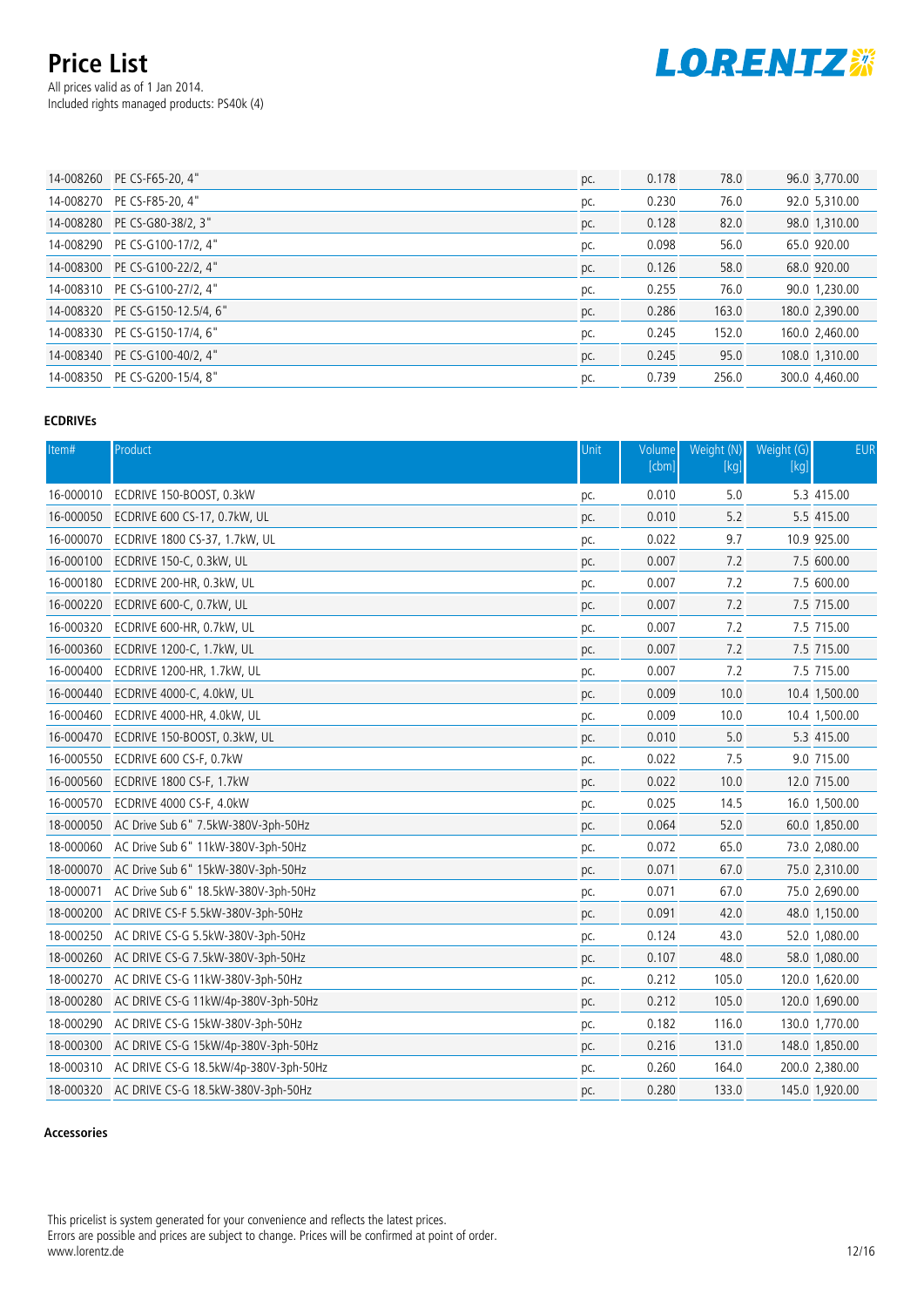All prices valid as of 1 Jan 2014. Included rights managed products: PS40k (4)



| Item#                | Product                                       | Description                                                                                           | Unit | Volume<br>[cbm] | Weight (N)<br>$[kg]$ | Weight $(G)$<br>[kq] | <b>EUR</b>    |
|----------------------|-----------------------------------------------|-------------------------------------------------------------------------------------------------------|------|-----------------|----------------------|----------------------|---------------|
| 19-000000            | Well probe sensor                             | Water level sensor for dry run protection. POM protection<br>enclosure, max. 5 bar                    | set  | 0.001           | 0.1                  |                      | $0.1\,65.00$  |
| 19-000001            | Water sensor, pipe inst.                      | Water sensor w. 2 electrodes for pipeline installation wo.<br>weld adaptor                            | set  | 0.010           | 3.0                  |                      | 3.5 190.00    |
| 19-000002            | SS adaptor                                    | SS adaptor for water sensor                                                                           | pc.  | 0.001           | 0.3                  |                      | 0.3 37.00     |
| 19-000003            | Steel adaptor                                 | Steel adaptor for water sensor                                                                        | pc.  | 0.001           | 0.3                  |                      | 0.3 18.00     |
| 19-000010            | Cable splice kit 2.5-6sqmm                    | Submersible cable splice kit for ECDRIVE, 2.5 to 6sqmm                                                | set  | 0.001           | 0.1                  |                      | $0.1$ 16.00   |
| 19-000020            | Cable splice kit 6-10sqmm                     | Submersible cable splice kit for ECDRIVE, 6 to 10sqmm                                                 | set  | 0.001           | 0.1                  |                      | $0.1$ 20.00   |
| 19-000030            | Float Switch                                  | Float Switch for tank, 2m cable, change-over switch<br>function                                       | pc.  | 0.005           | 0.7                  |                      | 0.7 21.00     |
|                      | 19-000050 SUN SWITCH Light-Sensor             | Adjustable switch to start /stop PV pumps, depending on<br>light intensity / array output             | pc.  | 0.010           | 1.5                  |                      | 1.8 215.00    |
|                      | 19-000115 PV Disconnect 1000-40-5             | PV disconnect switch 1000VDC/40A, max. 5 strings,<br>plastic box, IP54                                | pc.  | 0.014           | 2.6                  |                      | 3.0 500.00    |
|                      | 19-000116 PV Combiner 1000-125-4              | Connection box for parallel wiring 1000VDC/125A, max. 4 pc.<br>strings, plastic box, IP54             |      | 0.014           | 2.2                  |                      | 2.7 254.00    |
|                      | 19-000117 PV Protect 1000-125                 | Surge Protective Device for PV Systems, 1000VDC/125A,<br>plastic box, IP54                            | pc.  | 0.011           | 1.7                  |                      | 2.3 388.00    |
|                      | 19-000130 PV Disconnect 440-20-6              | PV disconnect switch 440VDC/20A, max. 6 strings, plastic pc.<br>box, IP54                             |      | 0.007           | 2.2                  |                      | 3.0 223.00    |
|                      | 19-000135 PV Disconnect 440-20-1              | PV disconnect switch 440VDC/20A, 1 string, plastic box,<br><b>IP54</b>                                | pc.  | 0.013           | 2.2                  |                      | 3.0 153.00    |
|                      | 19-000136 PV Disconnect 440-40-6              | PV disconnect switch 440VDC/40A, max. 6 strings, plastic pc.<br>box, IP54                             |      | 0.007           | 2.2                  |                      | 3.0 243.00    |
|                      | 19-000180 Power Pack 4000                     | Powerpack 400VAC, 50/60HZ DC out=180-286V, 5kVA,<br>$I = 20A$ .                                       | pc.  | 0.042           | 12.0                 |                      | 13.0 2,000.00 |
|                      | 19-000190 PS BOOST Inst. Kit                  | Pressure switch 1-5bar, in-outlet, safety valve, tank tee,<br>non-return valve, pressure gauge 10 bar | set  | 0.031           | 4.0                  |                      | 5.0 138.00    |
| 19-000200            | Inline Filter 10" PS150 BOOST                 | Inline filter 10", 20microns, 1/2" female outlet, clear<br>housing, pn 6 bar, holder kit              | pc.  | 0.034           | 2.1                  |                      | 3.5 45.00     |
|                      | 19-000210 Filter cartridge 10" PS150 BOOST    | Inline filter cartridge 10" for inline filter PS150 BOOST, 20<br>microns                              | pc.  | 0.034           | 0.4                  |                      | $0.5$ 9.00    |
| 19-000215 Holder Kit |                                               | Holder Kit for Inline Filter 10"                                                                      | pc.  | 0.001           | 0.3                  |                      | 0.36.00       |
|                      | 19-000220 Stilling Tube for HR Pump           | Stilling Tube with Adaptor and Pipe D125x5x800mm for 4" set<br><b>HR Pumps</b>                        |      | 0.020           | 3.1                  |                      | 3.7 65.00     |
|                      | 19-000230 Stilling Tube for Centrifugal Pump  | Stilling Tube with Adaptor for and Pipe Size<br>D140x4x500mm for 4" Centrifugal Pump                  | set  | 0.016           | 2.8                  |                      | 3.3 65.00     |
| 19-000240            | Stilling Tube Adaptor for HR Pump             | Stilling Tube Adaptor for 4" HR Pump, for Pipe Size<br>D125x5x800mm                                   | set  | 0.004           | 0.9                  |                      | 1.2 27.00     |
| 19-000250            | Stilling Tube Adaptor for<br>Centrifugal Pump | Stilling Tube Adaptor for 4" Centrifugal Pump, for Pipe Size set<br>D140x3.5x500mm                    |      | 0.004           | 0.9                  |                      | 1.2 27.00     |
| 19-000260            | Grounding Connect kit                         | Connect Kit incl. rod D25x2.5m, cable copper connector on set<br>rod, 10-16sqmm cable green-yellow    |      | 0.010           | 10.0                 |                      | 11.5 190.00   |
| 19-000280            | Surge Protector                               | Surge protector, outdoor, max. 5V                                                                     | pc.  | 0.001           | 0.2                  |                      | 0.2 22.00     |
| 19-000295            | PS Communicator without battery               | Controller, self-contained, GPRS/cellular modem for<br>transmitting/receiving solar pump data         | pc.  | 0.020           | 3.5                  |                      | 4.0 550.00    |
| 19-000310            | Pressure Switch 1-5bar                        | Pressure switch 1-5bar, change over switch                                                            | pc.  | 0.002           | 0.5                  |                      | 1.0 62.00     |
| 19-000390            | PV Disconnect 900V 40A                        | PV Disconnect switch 900V/40A, Plastic box 250x200x122, pc.<br><b>IP65</b>                            |      | 0.015           | 2.0                  |                      | 2.5 810.00    |

This pricelist is system generated for your convenience and reflects the latest prices. Errors are possible and prices are subject to change. Prices will be confirmed at point of order.

www.lorentz.de 13/16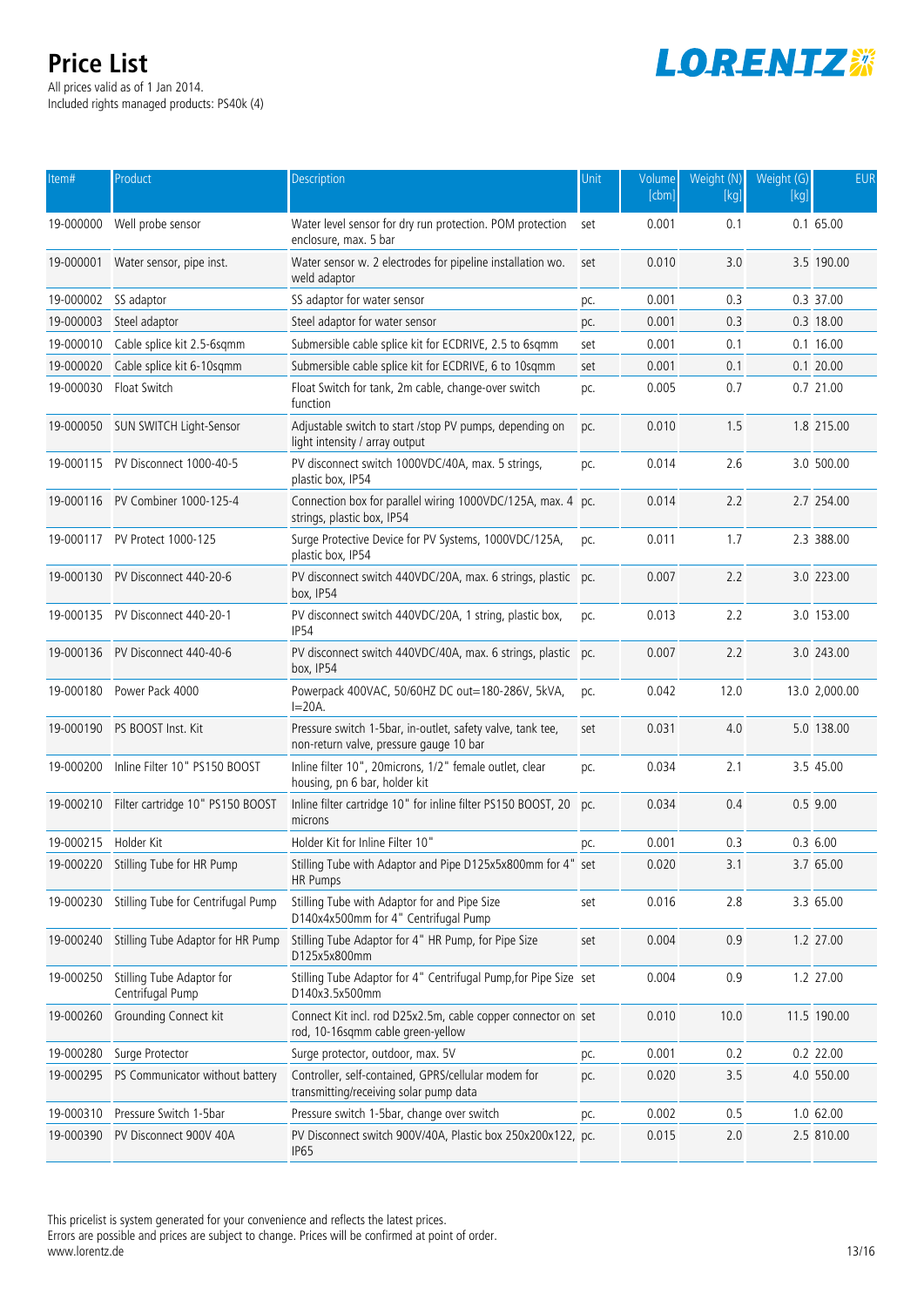# **LORENTZ※**

# **Price List**

All prices valid as of 1 Jan 2014. Included rights managed products: PS40k (4)

|           | 19-000890 Adaptor, PE CS-17-1, 20 50 to<br><b>263mm, PVC</b> | Adaptor, PE CS-17-1, 2 50 to 2 63mm, PVC                                                     | pc. | 0.001 | 0.2  | $0.3$ 8.00     |
|-----------|--------------------------------------------------------------|----------------------------------------------------------------------------------------------|-----|-------|------|----------------|
| 19-000900 | Adaptor, PE CS-17-1, 2 50 to 2",<br><b>PVC</b>               | Adaptor, PE CS-17-1, 2 50mm to 2", PVC                                                       | pc. | 0.001 | 0.2  | $0.3$ 8.00     |
| 19-000910 | Adaptor, PE CS-37-1, 20 63 to<br><b>290mm, PVC</b>           | Adaptor, PE CS-37-1, 20 63 to 20 90mm, PVC                                                   | pc. | 0.002 | 0.2  | 0.3 11.50      |
| 19-000920 | Adaptor, PE CS-37-1, 20 63 to 3",<br><b>PVC</b>              | Adaptor, PE CS-37-1, 20 63mm to 3", PVC                                                      | pc. | 0.002 | 0.2  | 0.3 11.50      |
| 19-001040 | Power Pack 600H, UL                                          | Powerpack 115V/230VAC, 50-60HZ, DC out= 120V,<br>0.7kVA. UL certified                        | pc. | 0.051 | 18.4 | 21.1 695.00    |
|           | 19-001050 Power Pack 2000, UL                                | Powerpack 230VAC, 50-60HZ, DC out= 180V, 1.5kVA. UL pc.<br>certified                         |     | 0.051 | 23.2 | 25.9 850.00    |
|           | 19-001060 Power Pack 600H SS, UL                             | Powerpack 115V/230VAC, 50-60HZ DC out=120V,<br>0.7kVA. Stainless St. Enclosure. UL Certified | pc. | 0.051 | 21.0 | 22.0 850.00    |
|           | 19-001070 Power Pack 2000 SS, UL                             | Powerpack 230VAC, 50-60HZ DC out=180V, 1.5kVA.<br>Stainless Steel enclosure. UL Certified    | pc. | 0.051 | 23.5 | 25.5 1,000.00  |
|           | 19-002120 MNSPD-115                                          | MidNite Solar Surge Protection Device, for max 115V                                          | set | 0.001 | 0.1  | 0.1 220.00     |
| 19-002130 | MNSPD-300                                                    | MidNite Solar Surge Protection Device, for max 300V                                          | pc. | 0.001 | 0.1  | 0.1 220.00     |
| 19-002140 | MNSPD-600                                                    | MidNite Solar Surge Protection Device, for max 600V                                          | pc. | 0.001 | 0.1  | 0.1 220.00     |
|           | 19-002160 Water Meter, WP-DN40, 0.1cbm/p                     | Water Meter, Woltman type, WP-SDC, Flange DN40,<br>0.1cbm/pulse                              | set | 0.036 | 13.0 | 18.8 270.00    |
|           | 19-002170 Water Meter, WP-DN65, 0.1cbm/p                     | Water Meter, Woltman type, WP-SDC, Flange DN65,<br>0.1cbm/pulse                              | set | 0.027 | 13.0 | 18.5 270.00    |
|           | 19-002180 Water Meter, WP-DN80, 0.1cbm/p                     | Water Meter, Woltman type, WP-SDC, Flange DN80,<br>0.1cbm/pulse                              | set | 0.027 | 16.0 | 21.5 270.00    |
| 19-002190 | Water Meter, WP-DN100,<br>$0.1$ cbm/p                        | Water Meter, Woltman type, WP-SDC, Flange DN100,<br>0.1cbm/pulse                             | set | 0.036 | 18.0 | 25.0 290.00    |
| 19-002200 | Water Meter, WP-DN125,<br>$0.1$ cbm/p                        | Water Meter, Woltman type, WP-SDC, Flange DN125,<br>0.1cbm/pulse                             | set | 0.047 | 20.0 | 28.0 350.00    |
| 19-002210 | Water Meter, WP-DN150, 1cbm/p                                | Water Meter, Woltman type, WP-SDC, Flange DN150,<br>1cbm/pulse                               | set | 0.059 | 42.0 | 46.5 565.00    |
| 19-002230 | Liquid Level Sensor, 0-10m/30ft,<br>30m/100ft Cable          | AISI304, oil resistant cable, 420mA, 12-36VDC, 0.5%FS                                        | set | 0.014 | 3.5  | 4.0 550.00     |
| 19-002240 | Liquid Level Sensor, 0-20m/60ft,<br>40m/130ft Cable          | AISI304, oil resistant cable, 420mA, 12-36VDC, 0.5%FS set                                    |     | 0.014 | 4.5  | 5.0 600.00     |
| 19-002245 | Liquid Level Sensor, 0-20m/60ft,<br>60m/200ft Cable          | AISI304, oil resistant cable, 420mA, 12-36VDC, 0.5%FS set                                    |     | 0.014 | 6.5  | 7.0 750.00     |
| 19-002250 | Liquid Level Sensor, 0-50m/160ft,<br>60m/200ft Cable         | AISI304, oil resistant cable, 420mA, 12-36VDC, 0.5%FS                                        | set | 0.014 | 6.5  | 7.0 750.00     |
| 19-002590 | Solar Battery 12V, 7Ah                                       | Solar Battery 12V, 7Ah, Sealed Rechargeable Lead-Acid                                        | pc. | 0.001 | 2.6  | 3.0 43.00      |
| 19-002600 | LC20-12M, PV-Module, Pre-Wired,<br>Fixture                   | Photo Voltaic Module, mono crystalline, junction box,<br>Pre-wired, with Fixture             | pc. | 0.004 | 3.5  | 4.0 85.00      |
| 19-002621 | Anode, Sacrificial Zinc Anode,<br>Di42mm                     |                                                                                              | set | 0.006 | 1.6  | 2.0 67.00      |
| 19-002622 | Anode, Sacrificial Zinc Anode,<br>Di48mm                     |                                                                                              | set | 0.006 | 1.8  | 2.0 67.00      |
| 19-002740 | Liquid Pressure Sensor,<br>LPS-500-1-1-1-1                   | 0-500kPa, AISI304, G1/2", 420mA, 12-36VDC, 0.5%FS                                            | set | 0.014 | 0.5  | 1.0 158.00     |
| 19-002750 | Liquid Pressure Sensor,<br>LPS-1000-1-1-1-1                  | 0-1000kPa, AISI304, G1/2", 420mA, 12-36VDC, 0.5%FS set                                       |     | 0.014 | 0.5  | 1.0 158.00     |
| 23-000400 | LC100-M36, PV-Module                                         | Photo Voltaic Module, mono crystalline, junction box,<br>cable                               | pc. | 0.039 | 8.2  | 9.6 on request |

This pricelist is system generated for your convenience and reflects the latest prices.

Errors are possible and prices are subject to change. Prices will be confirmed at point of order. www.lorentz.de 14/16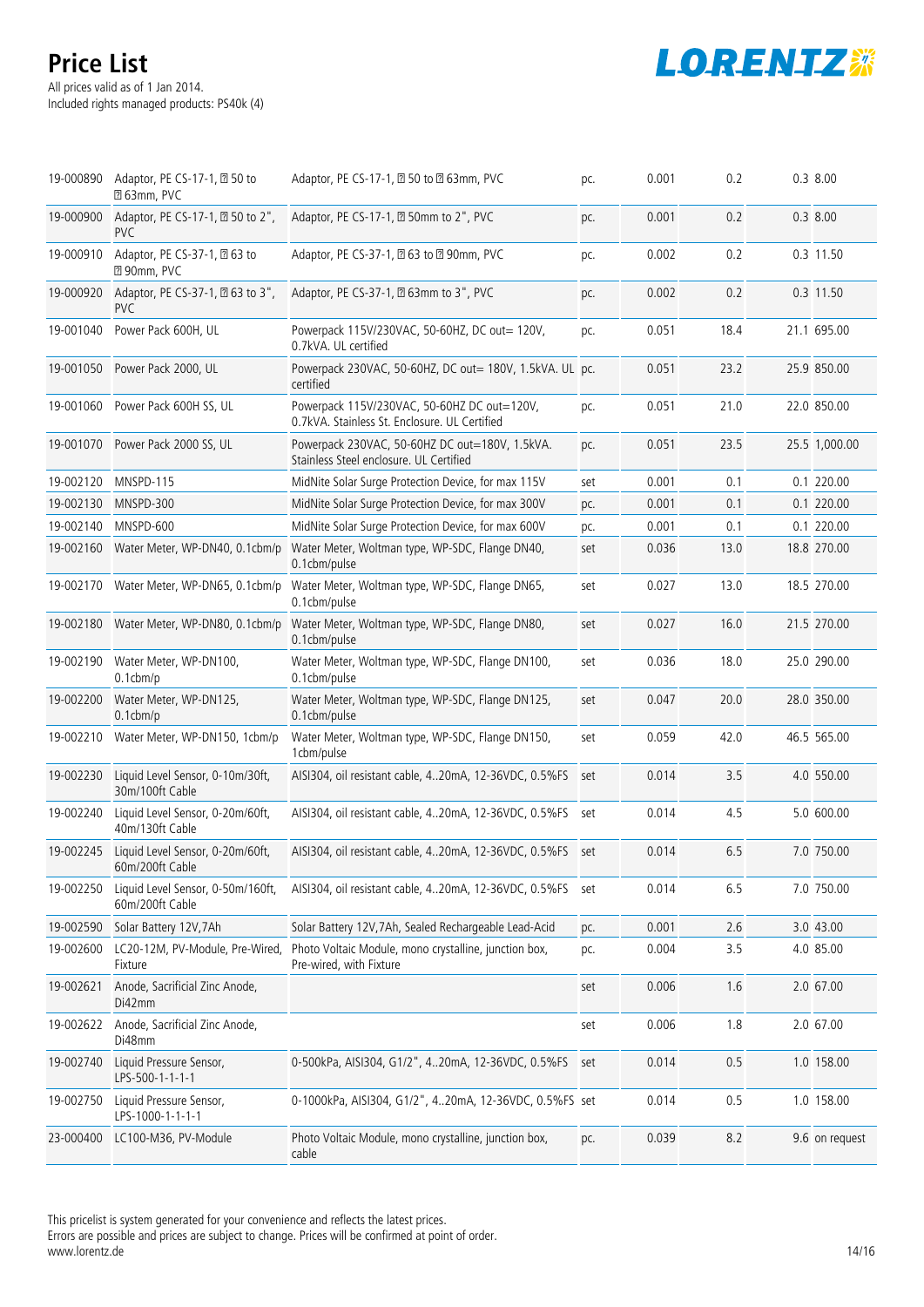All prices valid as of 1 Jan 2014. Included rights managed products: PS40k (4)



| 23-000410 | LC150-P36, PV-Module | Photo Voltaic Module, poly crystalline, junction box, cable                          | pc. | 0.062 | 12.0 | 14.0 on request |
|-----------|----------------------|--------------------------------------------------------------------------------------|-----|-------|------|-----------------|
| 23-000420 | LC205-M72, PV-Module | Photo Voltaic Module, mono crystalline, junction box,<br>cable                       | pc. | 0.077 | 14.8 | 17.2 on request |
| 23-000425 | LC205-M72, PV-Module | Photo Voltaic Module, mono crystalline, junction box,<br>cable, 26pcs per carton     | pc. | 0.067 | 14.8 | 16.0 on request |
| 23-000430 | LC250-P60, PV-Module | Photo Voltaic Module, poly crystalline, junction box, cable pc.                      |     | 0.094 | 18.5 | 21.3 on request |
| 23-000435 | LC250-P60. PV-Module | Photo Voltaic Module, poly crystalline, junction box, cable, pc.<br>26pcs per carton |     | 0.083 | 18.5 | 20.0 on request |
| 23-000440 | LC300-P72, PV-Module | Photo Voltaic Module, poly crystalline, junction box, cable pc.                      |     | 0.112 | 21.8 | 25.0 on request |
| 23-000445 | LC300-P72, PV-Module | Photo Voltaic Module, poly crystalline, junction box, cable,<br>26 pcs per carton    |     | 0.098 | 21.8 | 23.2 on request |

#### **Spare parts**

| Item#     | Product                                       | Unit | Volume<br>[cbm] | Weight (N)<br>[kg] | Weight (G)<br>[kg] | <b>EUR</b>   |
|-----------|-----------------------------------------------|------|-----------------|--------------------|--------------------|--------------|
| 31-000110 | Board, PS150 main board, UL                   | pc.  | 0.012           | 0.5                |                    | 1.4 230.00   |
| 31-000120 | Board, PS200 main board, UL                   | pc.  | 0.012           | 0.5                |                    | 1.4 230.00   |
| 31-000130 | Board, PS600 main board, UL                   | pc.  | 0.012           | 1.0                |                    | 1.4 390.00   |
|           | 31-000140 Board, PS1200 main board, UL        | pc.  | 0.012           | 1.0                |                    | 1.4 390.00   |
| 31-000150 | Board, PS1800 main board, UL                  | pc.  | 0.012           | 1.2                |                    | 1.4 425.00   |
|           | 31-000160 Board, PS4000-Moco main board, UL   | pc.  | 0.015           | 1.8                |                    | 2.1 1,135.00 |
| 31-000180 | Board, PS1800 Pool main board, UL             | pc.  | 0.012           | 1.2                |                    | 1.4 425.00   |
| 31-000190 | Board, Powerpack 600H-2000 main board, casted | pc.  | 0.038           | 0.3                |                    | 0.5 95.00    |

# **ETATRACK Solar Tracking Systems**

| Item#     | Product                                                     | Unit | Volume<br>[cbm] | Weight (N)<br>[kg] | Weight (G)<br>[kg] | <b>EUR</b>     |
|-----------|-------------------------------------------------------------|------|-----------------|--------------------|--------------------|----------------|
| 20-000010 | ETATRACK active 600                                         | set  | 0.120           | 94.0               |                    | 100.0 1,310.00 |
| 20-000020 | ETATRACK active 1000-30                                     | set  | 0.140           | 240.0              |                    | 250.0 2,115.00 |
| 20-000030 | ETATRACK active 1500-A                                      | set  | 0.520           | 470.0              |                    | 480.0 3,125.00 |
| 20-000040 | ETATRACK active 1500-A, flange pole                         | set  | 0.520           | 470.0              |                    | 480.0 3,125.00 |
| 20-000050 | ETATRACK active 2000-A                                      | set  | 0.580           | 620.0              |                    | 630.0 3,925.00 |
| 20-000060 | ETATRACK active 2000-A, flange pole                         | set  | 0.580           | 620.0              |                    | 630.0 3,925.00 |
| 20-000200 | ETATRACK active 2500-A-30                                   | set  | 0.630           | 680.0              |                    | 686.0 3,180.00 |
| 20-000290 | <b>ETATRACK active H1500</b>                                | set  | 0.520           | 200.0              |                    | 212.8 2,155.00 |
| 20-000520 | <b>ETATRACK active Controller</b>                           | pc.  | 0.014           | 2.6                |                    | 3.1 250.00     |
| 20-000530 | ETATRACK active Controller, without battery                 | pc.  | 0.014           | 1.0                |                    | 1.4 217.00     |
| 20-000560 | <b>ETATRACK active Controller board</b>                     | pc.  | 0.012           | 0.1                |                    | 0.2 192.00     |
| 20-000570 | Linear Actuator Type TD24                                   | pc.  | 0.011           | 0.0                |                    | 5.3 240.00     |
| 20-000590 | Linear Actuator Type 36, AR                                 | pc.  | 0.041           | 13.5               |                    | 14.7 450.00    |
| 20-000681 | Linear Actuator LA36-700 Replacement                        | pc.  | 0.024           | 0.0                |                    | 9.0 700.00     |
| 20-000682 | Linear Actuator LA35-500 Replacement                        | set  | 0.017           | 0.0                |                    | 5.0 545.00     |
| 20-000683 | Linear Actuator LA35-300 Replacement                        | set  | 0.017           | 0.0                |                    | 4.0 420.00     |
| 53-000690 | Battery, 5Ah/12V                                            | pc.  | 0.000           | 0.0                |                    | 0.033.00       |
| 53-002440 | Waterproof part, TD24 Actuator waterproof upper part, sewed | pc.  | 0.000           | 0.0                |                    | 0.060.00       |

This pricelist is system generated for your convenience and reflects the latest prices. Errors are possible and prices are subject to change. Prices will be confirmed at point of order. www.lorentz.de 15/16